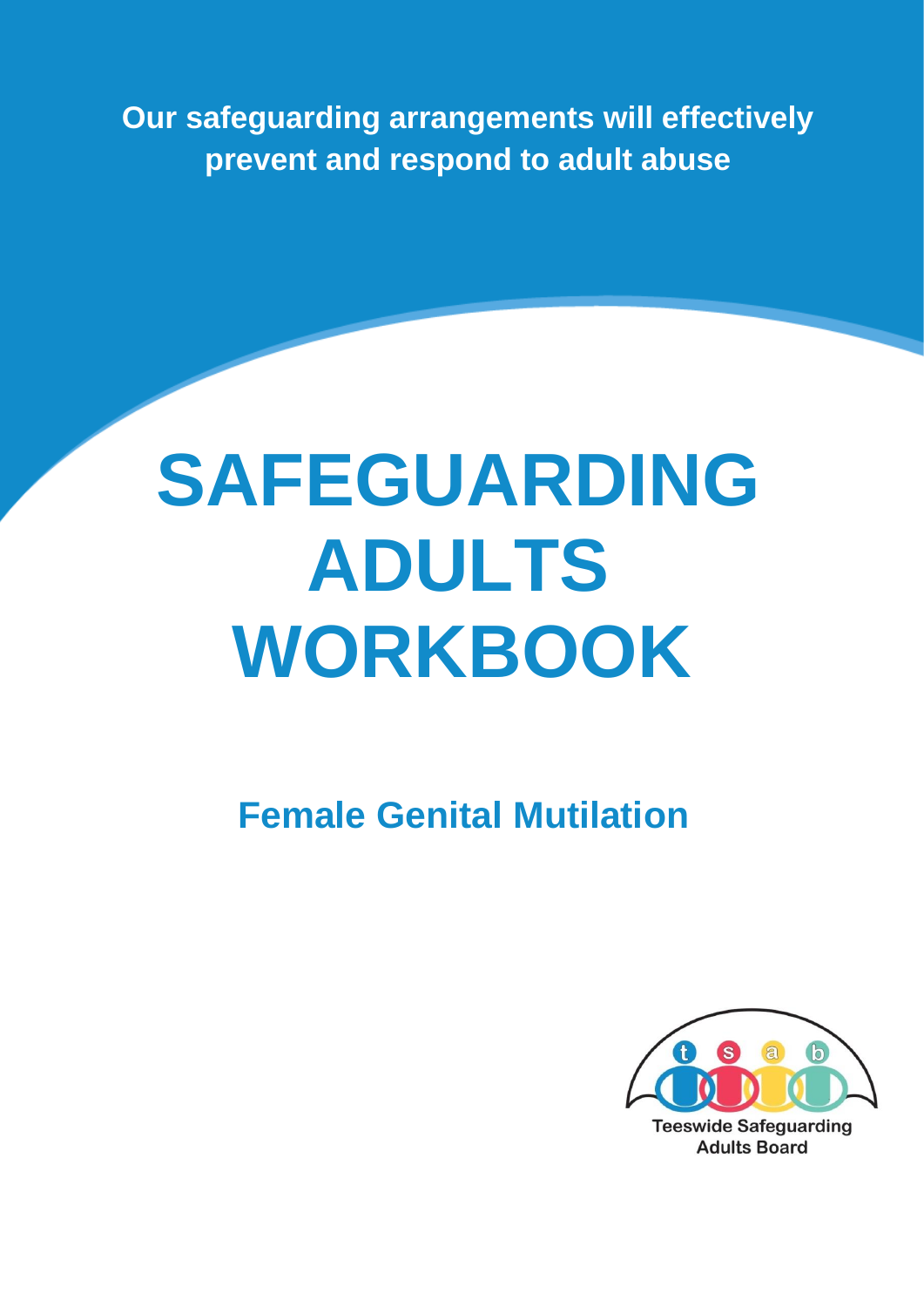| <b>Contents</b>                                                                                                                           |                      |
|-------------------------------------------------------------------------------------------------------------------------------------------|----------------------|
|                                                                                                                                           | Page                 |
| <b>Introduction</b>                                                                                                                       | 3                    |
| <b>Female Genital Mutilation (FGM)</b>                                                                                                    | 5                    |
| What are the issues around FGM?                                                                                                           | 6                    |
| <b>International Prevalence of FGM</b>                                                                                                    | 9                    |
| <b>Consequences of FGM</b>                                                                                                                | 12                   |
| <b>Identifying Young Women and Children at Risk</b>                                                                                       | 14                   |
| <b>Good Practice to Follow in all Cases</b>                                                                                               | 16                   |
| <b>Useful References and Websites</b>                                                                                                     | 20                   |
| <b>Appendices</b>                                                                                                                         |                      |
| <b>Useful References and Resources</b><br>$\mathbf{1}$ .<br>2.<br>Assessment<br>3. Evaluation<br>4.<br><b>Certification of Completion</b> | 21<br>22<br>25<br>26 |

| <b>Revision</b><br><b>Number</b> | Date Approved by the Board          | <b>Change Record</b>                 | <b>Links to Other Policies</b>                                         |
|----------------------------------|-------------------------------------|--------------------------------------|------------------------------------------------------------------------|
|                                  | <b>July 2020</b><br>(Business Unit) | Full refresh                         | Inter-Agency Policy and Procedures<br>Self-Neglect Policy and Guidance |
| 4.1                              | Jan 2021                            | Reference to SAR workbook<br>removed | Inter-Agency Policy and Procedures<br>Self-Neglect Policy and Guidance |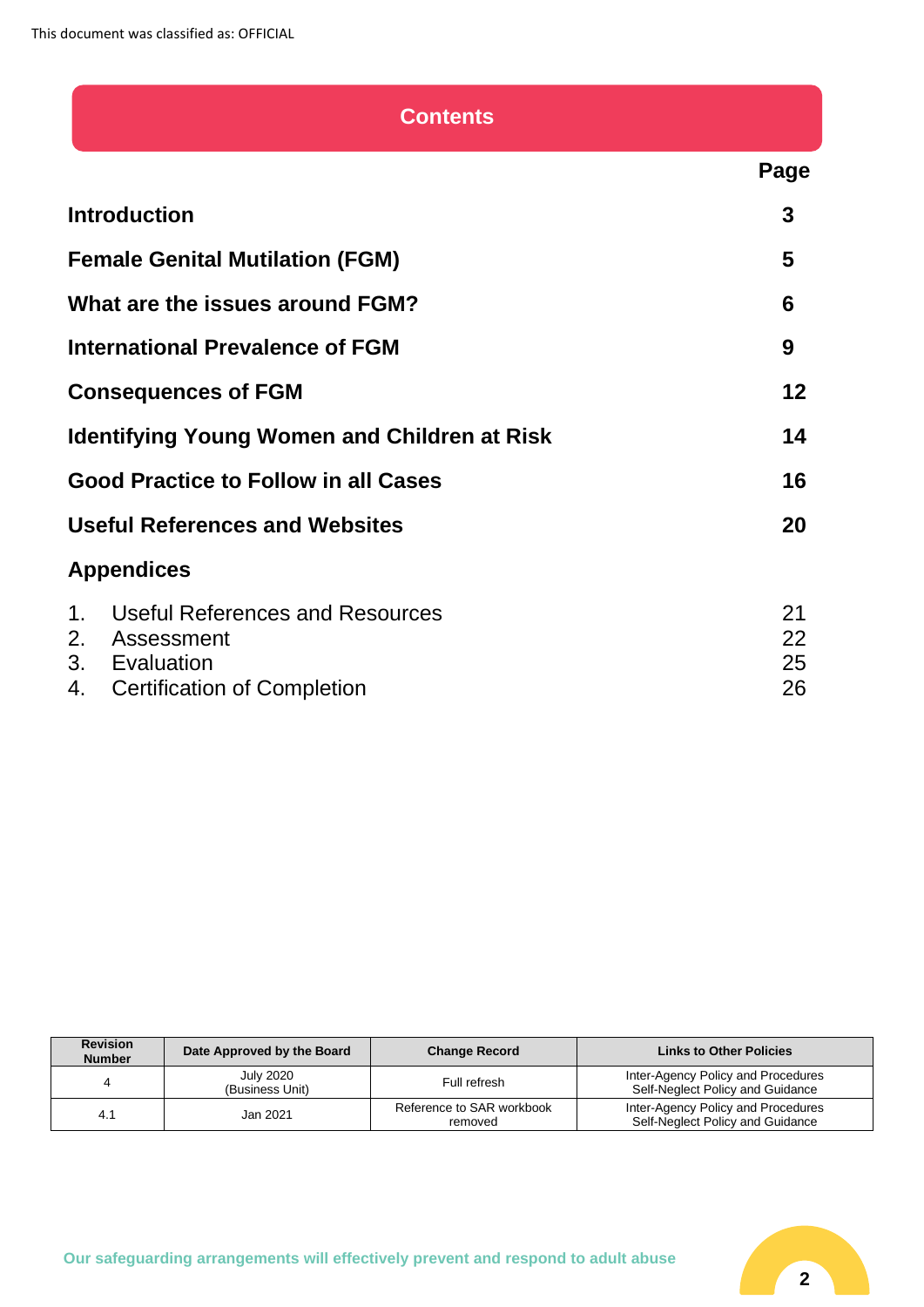# **Introduction**

This workbook has been developed for staff and volunteers who have completed Safeguarding Adults awareness training, which may have been through attending a tutor-led course, completing an e-learning course or the TSAB Safeguarding Adults Awareness workbook. This workbook will build on your prior learning, the modules are as follows:

> The Mental Capacity Act & Deprivation of Liberty Safeguards Domestic Abuse Forced Marriage Female Genital Mutilation Prevent Modern Slavery Self-Neglect

\*Please note that the Learning from Serious Instances of Abuse Workbook is no longer available. Alternative learning can be accessed via our E-learning platform <https://www.tsab.org.uk/training/> and Safeguarding Adult Review (SAR) Learning Briefings [https://www.tsab.org.uk/professionals/safeguarding-adult-review-sar](https://www.tsab.org.uk/professionals/safeguarding-adult-review-sar-reports/)[reports/](https://www.tsab.org.uk/professionals/safeguarding-adult-review-sar-reports/)

You must complete all sections of the workbook and return it to your Manager for assessment. When you have successfully completed the workbook, you will be issued with a certificate and your training records will be updated: the workbook will be returned to you to be used as a reference tool.

In the appendices, you will find a link to the current Teeswide Inter-Agency Safeguarding Adults Policy and Procedures for reference purposes.

The workbook has been checked for legal accuracy and is accurate as of July 2020. Suggested study time to be allocated to complete this workbook: 3 hours.

Once you have completed the workbook please forward the *Certificate of*  **Completion** page to the Teeswide Safeguarding Adults Board, Business Unit, using the contact details below, who will make a record of completion and issue a certificate.

Teeswide Safeguarding Adults Board Business Unit, Kingsway House, West Precinct, Billingham, TS23 2NX Email: tsab.businessunit@stockton.gov.uk

This workbook is aligned with nationally recognised competencies. It is based on the Bournemouth University National Competence Framework for Safeguarding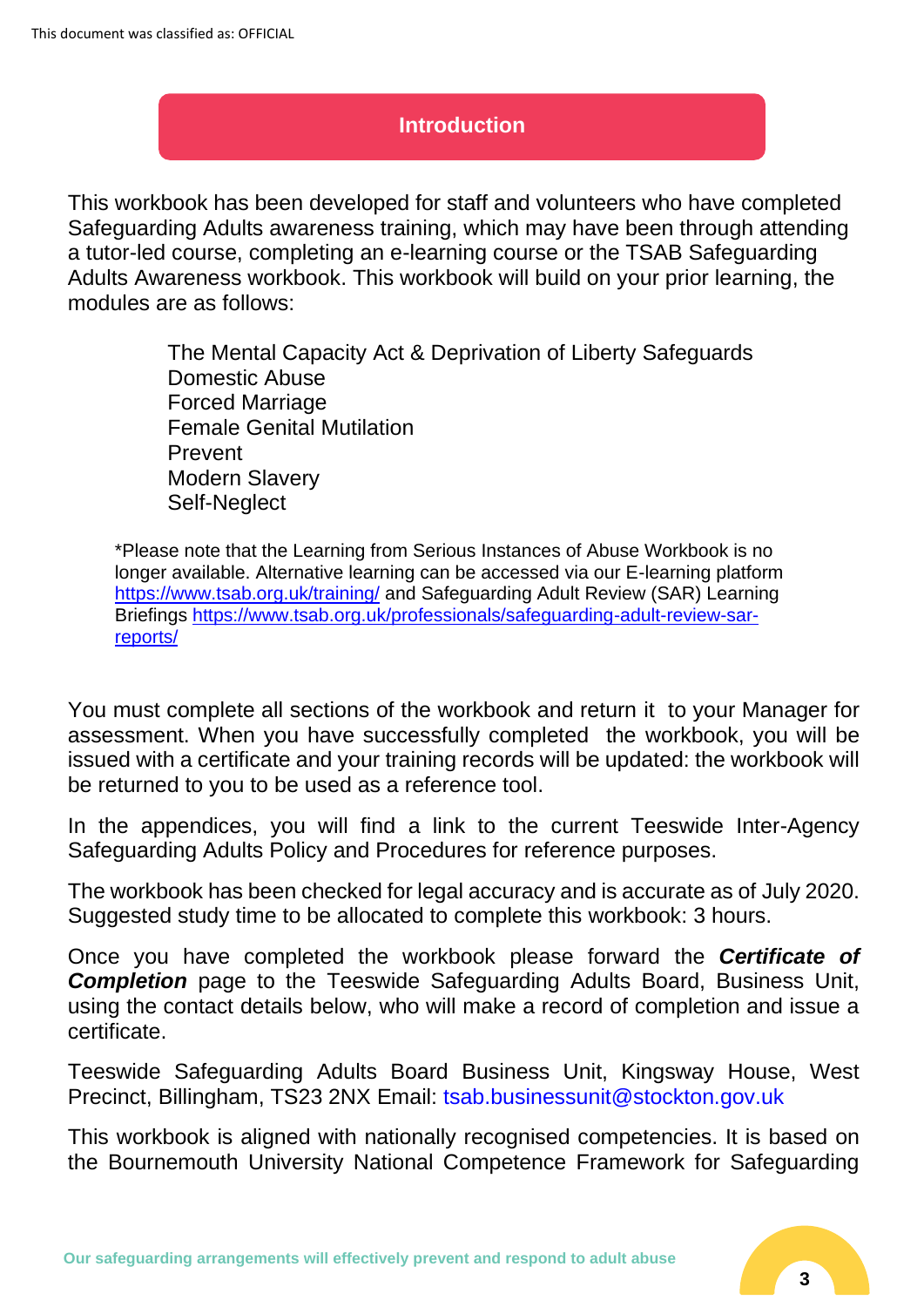Adults, reviewed in 2015, and mapped against the Safeguarding Adults: Roles and competences for health care staff- Intercollegiate Document issued August 2018. On completing of this workbook, you will be able to:

# **Level 1 (Foundation)**

- 1. Understand and demonstrate what Adult Safeguarding is
- 2. Recognise adults in need of Safeguarding and take appropriate action
- 3. Understand dignity and respect when working with individuals
- 4. Understand the procedures for raising a Safeguarding Concern
- 5. Have knowledge of policy, procedures and legislation that supports Safeguarding Adults activity
- 6. Ensuring effective administration and quality of safeguarding processes.

# Target groups: **Alerters and NHS Level 1 & part of Level 2**

Including: All staff and volunteers in health and social care settings, all frontline staff in Fire and Rescue, Police and Neighbourhood Teams and Housing, Clerical and Administration staff, Domestic and Ancillary staff, Health and Safety Officers, staff working in Prisons and custodial settings, other support staff, Elected Members, Governing Boards and Safeguarding administrative support staff.

Although the word 'Alerter' is used here in conjunction with the national competency framework, the term 'Safeguarding Concern' was introduced in April 2015 to replace this.

# **Level 2 (Intermediate)**

- 1. Demonstrate skills and knowledge to contribute effectively to the safeguarding process
- 2. Have awareness and application of legislation, local and national policy and procedural frameworks.

# Target Groups: **Responders, Specialist Staff and NHS Level 2 & 3**

Including: Social Workers, Senior Practitioners, Social Work Team Managers, Voluntary and Independent Sector Managers, Heads of Nursing, Health and Social Care Provider Service Managers, Safeguarding Adult Co-ordinators, Police Officers, Probation Officers, Community Safety Managers, Prison Managers, MCA Lead, Best Interests assessors (including DoLS), Advocates, Therapists, Fire and Rescue Officers, staff working in Multi-Agency Safeguarding Hubs.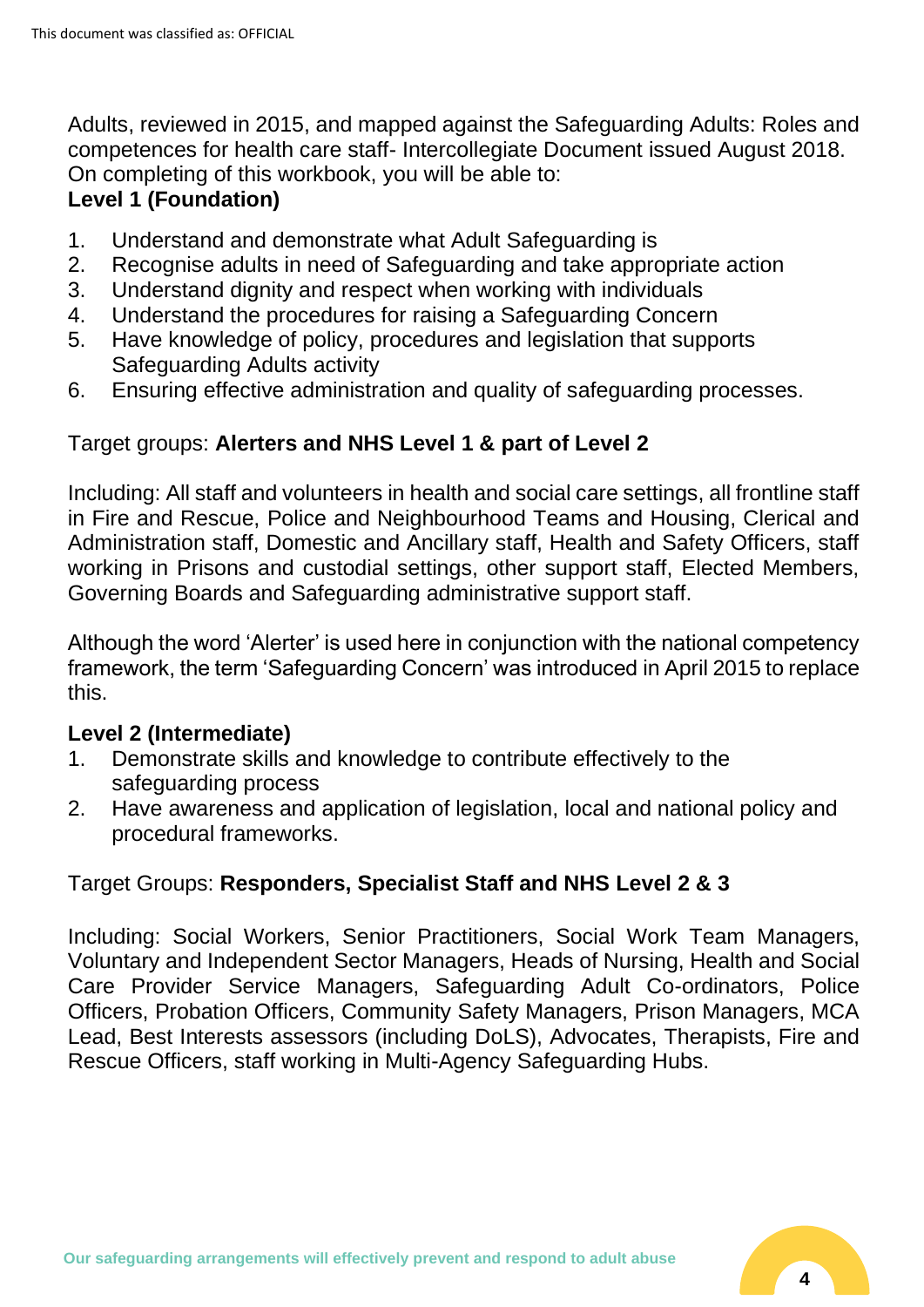# **Female Genital Mutilation**

FGM is a criminal offence; it is a form of violence against women and girls, therefore child abuse. FGM involves procedures that include the partial or total removal of the external female genital organs for cultural or other non-therapeutic reasons. The practice is medically unnecessary, extremely painful and has serious health consequences, both at the time when the mutilation is carried out and in later life.

# **Principles**

The following principles should be adopted by all agencies in relation to identifying and responding to girls (and unborn girls) and women at risk of, or who have experienced, FGM and their parent(s):

- The safety and welfare of the child is paramount
- All agencies act in the interests of the rights of the child as stated in the UN Convention (1989)
- FGM is illegal in the UK
- FGM is not a matter that can be left to be decided by personal preference  $-$  it is an extremely harmful practice. Professionals should not let fears of being branded 'racist' or 'discriminatory' weaken the protection required by vulnerable girls and women
- Accessible, acceptable and sensitive health, education, police, social care and voluntary sector services must underpin interventions
- It is acknowledged that some FGM practising families do not see it as an act of abuse; (however, FGM has severe significant physical and mental health consequences both in the short and long term and must not be excused, accepted or condoned)
- As an often embedded 'cultural practice', engagement with families and communities will be required to achieve a long-term abandonment and eradication of FGM
- All decisions or plans should be based on good quality assessments (using, for example, the common assessment framework) and be sensitive to the issues of race, culture, gender, religion and sexuality; and should avoid stigmatising the girl or woman affected, and the practising community, as far as possible given the other principles above.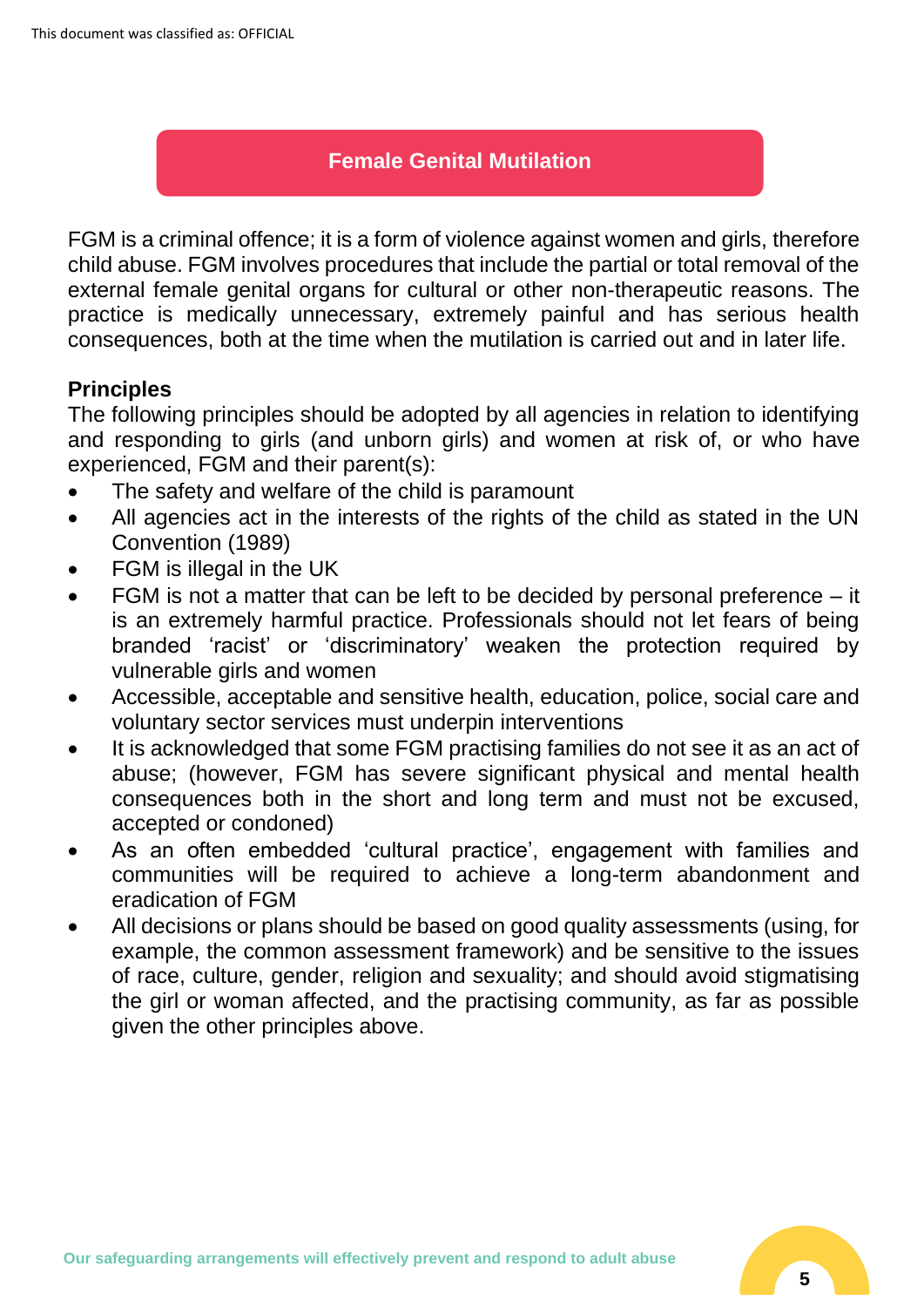## **What are the issues around FGM?**

#### **Summary:**

- It is illegal in the UK to subject a girl or woman to, or to assist a non-UK person or UK resident to, carry out FGM overseas. For the purpose of the criminal law in England, Wales and Northern Ireland, FGM is mutilation, excision or infibulation of the labia majora, labia minora or clitoris.
- FGM is prevalent in 28 African countries as well as in parts of the Middle East and Asia.
- It has been estimated that over 20,000 girls under the age of 15 are at high risk of FGM in the UK each year and that 66,000 women in the UK are living with the consequences, although its true extent is unknown due to the hidden nature of the crime practised by families for a variety of complex reasons but often in the belief that it is beneficial for the girl or woman
- FGM constitutes a form of child abuse and violence against women and girls, and has severe short-term and long-term physical and psychological consequences.

# **Types of FGM**

FGM has been classified by the World Health Organisation into four types:

- Type 1 Clitoridectomy: partial or total removal of the clitoris (a small, sensitive and erectile part of the female genitals) and, in very rare cases, only the prepuce (the fold of skin surrounding the clitoris)
- Type 2 Excision: partial or total removal of the clitoris and the labia minora, with or without excision of the labia majora (the labia are the 'lips' that surround the vagina)
- Type 3 Infibulation: narrowing of the vaginal opening through the creation of a covering seal. the seal is formed by cutting and repositioning the inner, or outer, labia, with or without removal of the clitoris
- Type 4 other: all other harmful procedures to the female genital for nonmedical purposes, e.g. pricking, piercing, incising, scraping and cauterising the genital area.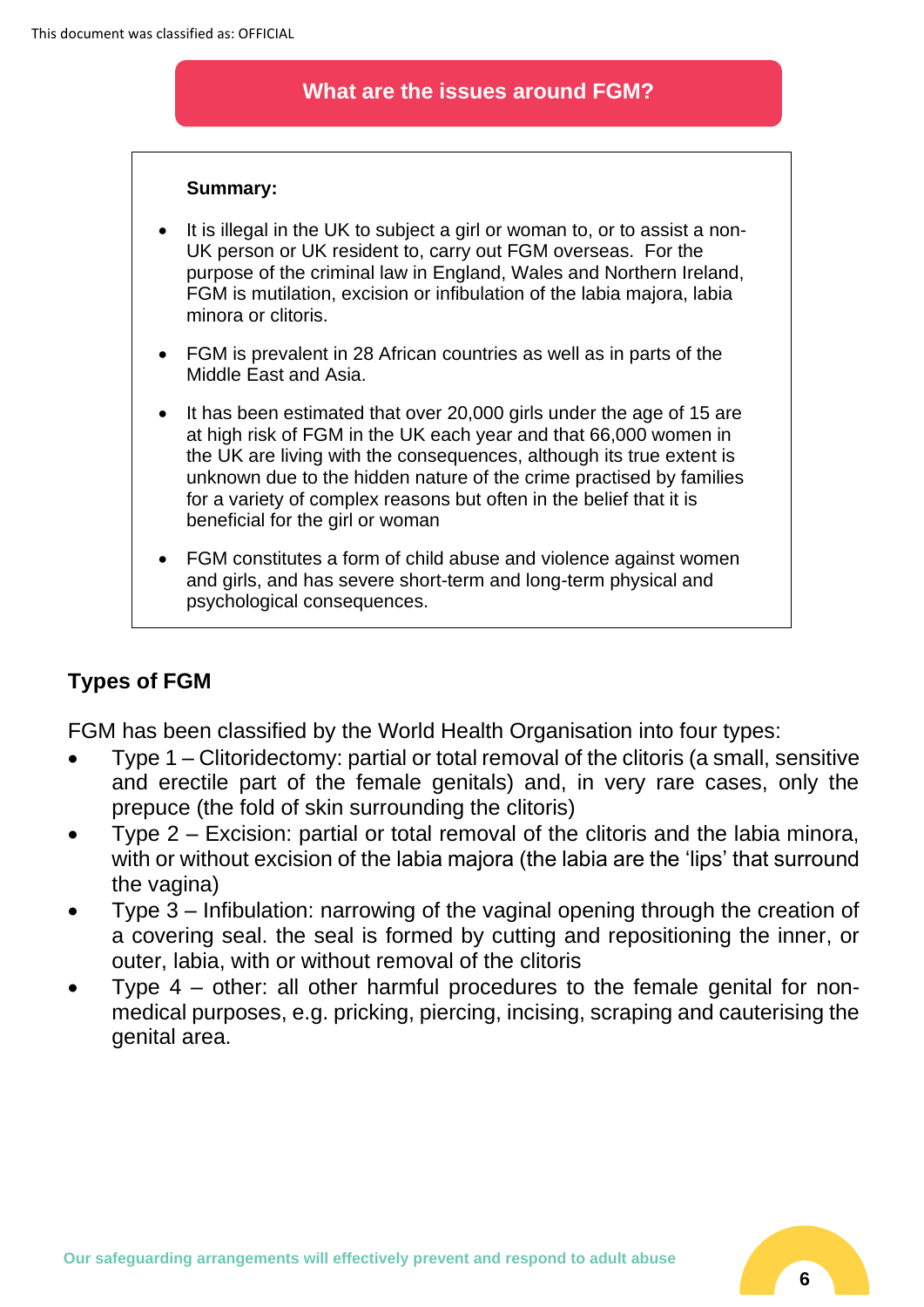The age at which girls undergo FGM varies enormously according to the community. **The procedure may be carried out when the girl is new-born, during childhood or adolescence, just before marriage or during the first pregnancy.** However, the majority of cases of FGM are thought to take place between the ages of 5 and 8 and therefore girls within that age bracket are at a higher risk.

## **UK Legislation**

## **FGM is illegal in the UK**

In England, Wales and Northern Ireland, the practice is illegal under the Female Genital Mutilation Act 2003 (this offence captures mutilation of a female's labia majora, labia minora or clitoris), and in Scotland it is illegal under the Prohibition of Female Genital Mutilation (Scotland) Act 2005.

Under the 2003 Act, a person is guilty of an offence if they excise, infibulate or otherwise mutilate the whole or any part of a girl's or woman's labia majora, labia minora or clitoris.

Other than in approved medical circumstances, it is an offence for any person to: **S1** Perform FGM in England and Wales

**S2** Assist a girl to carry out FGM on herself in England and Wales

**S3** Assist from England and Wales a none UK national or UK resident to carry out FGM outside the UK on a UK national or UK resident.

Any person found guilty of an offence under s 1, 2, or 3 of the Female Genital Mutilation Act 2003 will be liable to a maximum penalty of imprisonment of up to 14 years.

#### **The duty to protect**

S3a of the Act creates an offence of failing to protect a girl from risk of FGM.

S5b of the Act introduces a mandatory reporting duty which requires regulated health and social care professionals and teachers in England and Wales to report 'known' cases of FGM in under 18s to the police.

Read the guidance: **'Mandatory reporting of female genital mutilation: procedural information**'.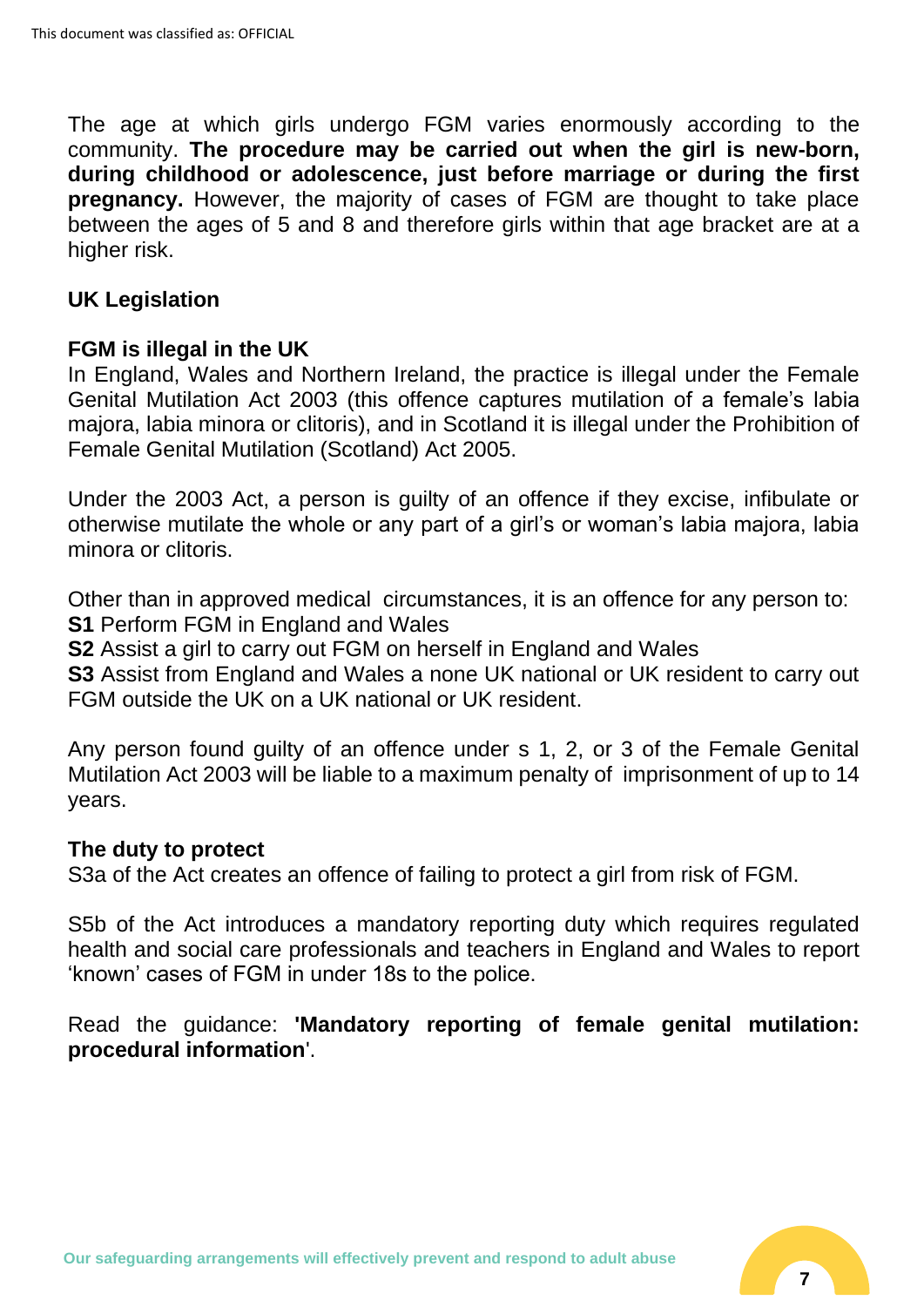# **FGM Protection Orders**

This is a civil order which may be made for the purposes of protecting a girl against the commission of an FGM offence – that is protecting a girl at risk of FGM or protecting a girl against whom an FGM offence has been committed.

Breach of a FGMPO is a criminal offence with a maximum penalty of up to five years imprisonment.

*It is also an offence to assist a girl or woman to mutilate her own Genital. It is an offence for anyone (regardless of their nationality and residence status) to perform FGM in the UK or to assist a girl to perform FGM on herself in the UK. Provided that the mutilation takes place in the UK, the nationality or residence status of the victim is irrelevant.*

## **Taking Place Overseas**

It is an offence under the 2003 act for a UK national or permanent UK resident to perform FGM, or to assist a girl to perform FGM on herself, outside the UK. It is also an offence to assist FGM carried out abroad by anyone (including foreign nationals); although in some cases the offence is limited to the situation where the **victim** is a UK national or permanent UK resident. This would cover taking a girl abroad to be subjected to FGM.

Under the Children Act 1989, local authorities can apply to the courts for various orders to prevent a child from being taken abroad for mutilation.

*''The girls knew from school that they shouldn't allow FGM to be done to them. They didn't want to be mutilated so they refused to go back to their family's country of origin... they went to the authorities and told them they were afraid to go back because of this. The authorities made the family guarantee that if they went back to their country on holiday, they would not do anything to the girls and monitored this.''*

**Any person found guilty of an offence under the Female Genital Mutilation Act 2003 will be liable to a maximum penalty of imprisonment of up to 14 years.**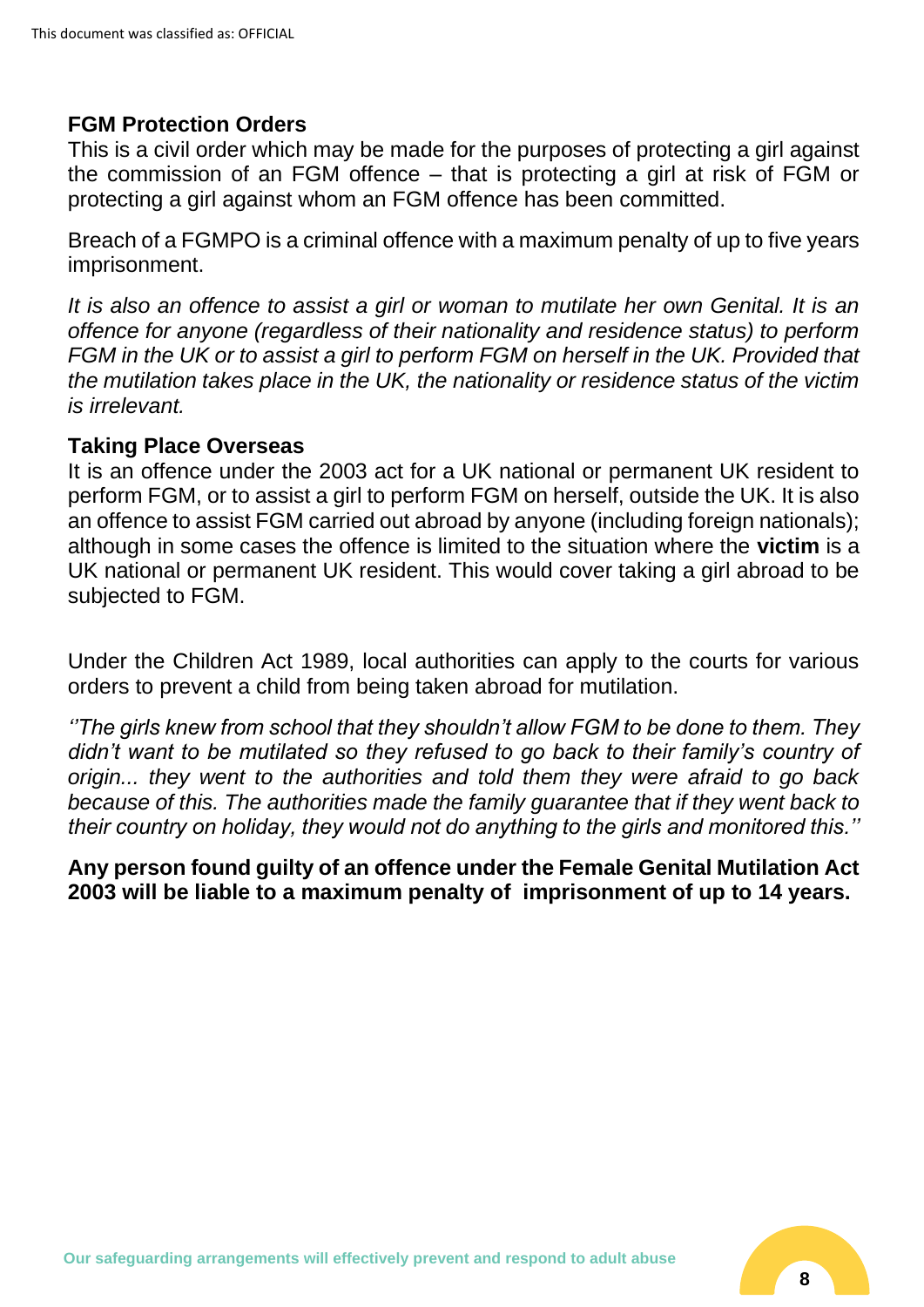# **International Prevalence of FGM**

FGM is a deeply rooted tradition, widely practised mainly among specific ethnic populations in Africa and parts of the Middle East and Asia, which serves as a complex form of social control of women's sexual and reproductive rights. The World Health Organization estimates that between 100 and 140 million girls and women worldwide have experienced female genital mutilation and around 3 million girls undergo some form of the procedure each year in Africa alone. FGM has also been documented in communities in Iraq, Israel, Oman, the United Arab Emirates, the Occupied Palestinian Territories, India, Indonesia, Malaysia and Pakistan.

# **Prevalence of FGM in the UK**

- Over 6,400 women and girls who attended GP practices and NHS Trusts between April 2018 and March 2019 were identified by professionals as having undergone FGM<sup>1</sup>
- FGM is most commonly carried out on young girls between infancy and the age of 15
- 23,000 girls under 15 could be at risk of FGM in England and Wales
- NSPPC have responded to over 2,700 contacts about FGM since the launch of the helpline in June 2013, with almost 1 in 5 concerns being so serious they were referred to specialist external agencies
- Over 200 FGM Protection Order applications were submitted to Family Courts across the UK over the past 2 years
- Nearly 60,000 women could be living with the consequences of FGM

There is likely to be an uneven distribution of cases of FGM around the country, with more occurring in those areas of the UK with larger communities from the practising countries– found by the same study to be London, Cardiff, Manchester, Sheffield, Northampton, Birmingham, Oxford, Crawley, Reading, Slough and Milton Keynes. However, all areas, local authorities and professionals must be aware of and actively prevent and tackle FGM.

## **Names for FGM**

FGM is known by a number of names, including 'female genital cutting', 'circumcision' or 'initiation'. The term 'female circumcision' is unfortunate because it is anatomically incorrect and gives a misleading analogy to male circumcision.

The names 'FGM' or 'cut' are increasingly used at the community level, although they are still not always understood by individuals in practising communities, largely because they are English terms.

<sup>1</sup> NHS Digital - https://digital.nhs.uk/data-and-information/publications/statistical/female-genitalmutilation/april-2018---march-2019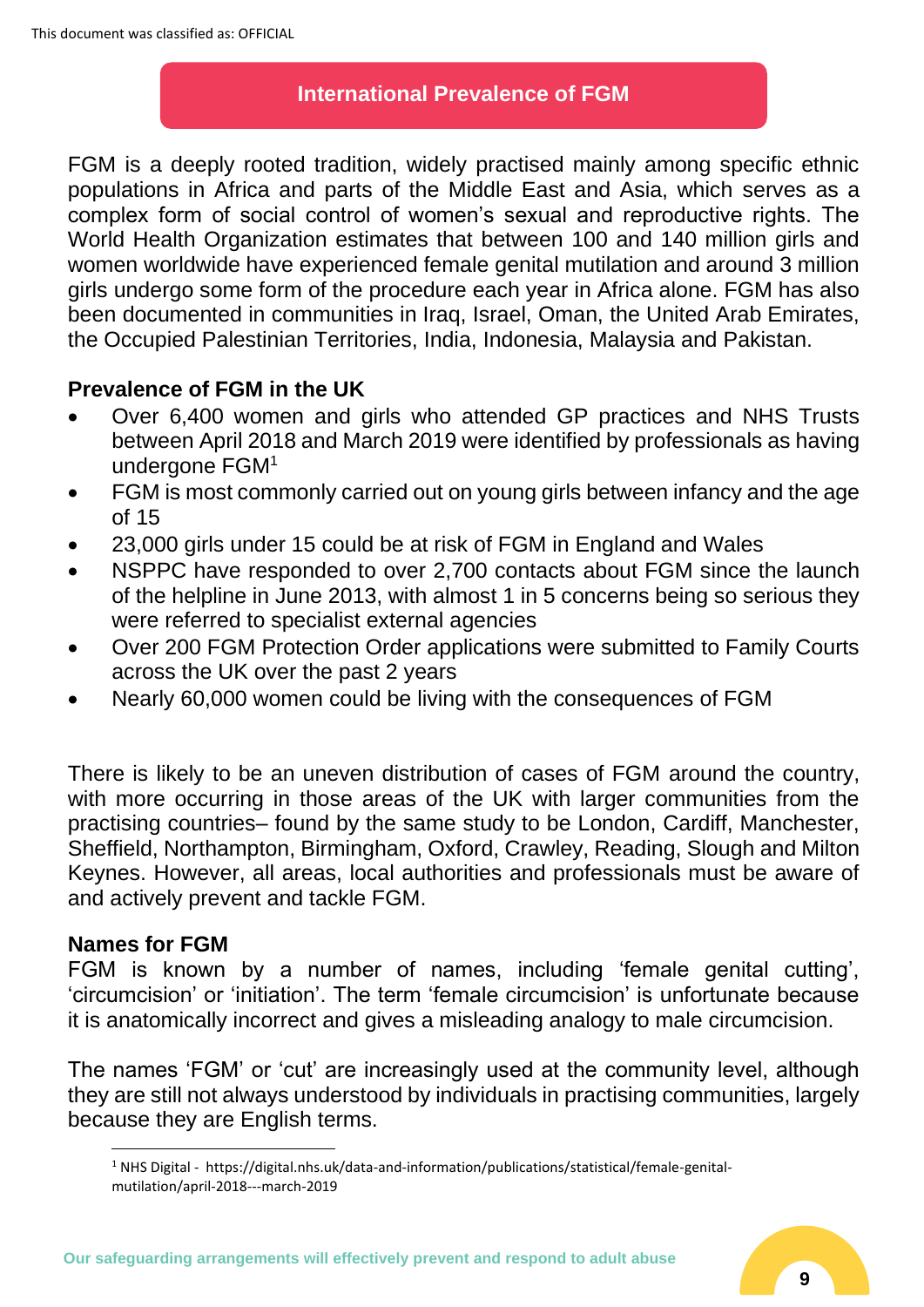# **Cultural Underpinnings and Motives of FGM**

FGM is a complex issue, with a variety of explanations and motives given by individuals and families who support the practice (see box below).

#### **Reasons given for practising FGM:**

- It brings status and respect to the girl
- It preserves a girl's virginity/chastity
- It is part of being a woman
- It is a rite of passage
- It gives a girl social acceptance, especially for marriage
- It upholds the family honour
- It cleanses and purifies the girl
- It gives the girl and her family a sense of belonging to the community
- It fulfils a religious requirement believed to exist.
- It perpetuates a custom/tradition
- It helps girls and women to be clean and hygienic
- It is cosmetically desirable
- It is mistakenly believed to make childbirth safer for the infant

FGM is often seen as a natural and beneficial practice by a loving family who believe that it is in the girl's or woman's best interests. This also limits a girl's incentive to come forward to raise concerns or talk openly about FGM– reinforcing the need for all professionals to be aware of the issues and risks of FGM. It is because of these beliefs that girls and women who have not undergone FGM can be considered by practising communities to be unsuitable for marriage.

Despite the harm it causes, many women from FGM practising communities consider FGM normal to protect their 'cultural identity'. As a result of the belief systems of the cultural groups who practise FGM, many women who have undergone FGM believe they appear more attractive than women who have not undergone FGM. Women who have attempted to resist exposing their daughters to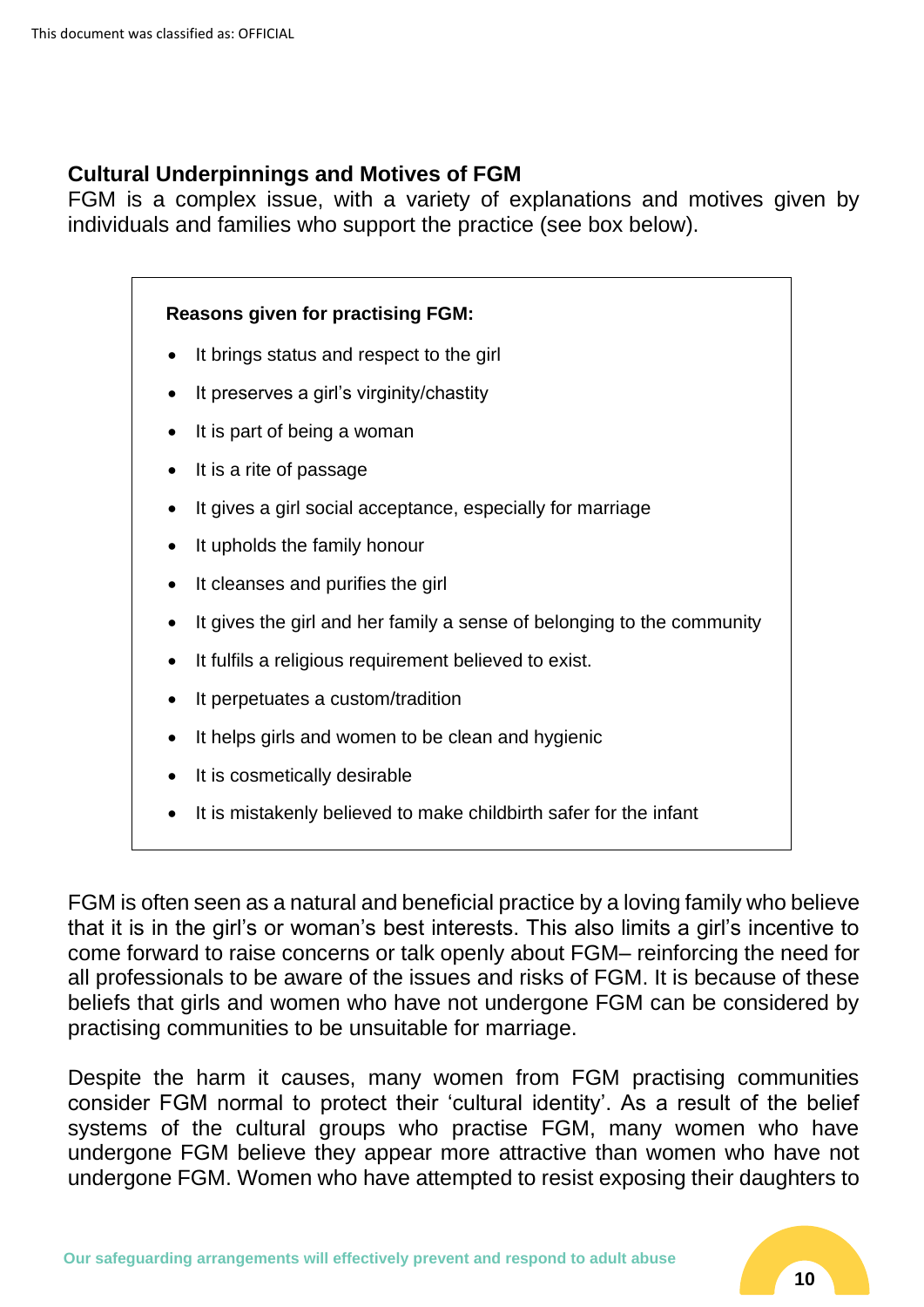FGM, report that they and their families were ostracised by their community and told that nobody would want to marry their daughters.

Infibulation (type 3) is strongly linked to virginity and chastity, and used to safeguard girls from sex outside marriage and from having sexual feelings. In some cultures, it is considered necessary at marriage for the husband and his family to see her 'closed' and, in some instances, both mothers will take the girl to be cut open enough to be able to have sex.

Although FGM is practised by secular communities, it is most often claimed to be carried out in accordance with religious beliefs. However, FGM predates Christianity, Islam and Judaism, and the bible, Koran, Torah and other **religious texts do not advocate or justify FGM**.

#### **Some views of people from FGM practising communities**

"I cannot trust her if she is not circumcised"

"Female circumcision in our country has many beneficial aims like to keep the honour of the girl, but generally circumcision is not good because there is a difference between circumcised women and uncircumcised women"

"Yes I am happy to marry an uncircumcised woman"

"The right time to open my circumcision is at night-time of marriage"

## **FGM Procedure**

It is believed that **FGM happens to British girls in the UK as well as overseas**  (often in the family's country of origin). Girls of school age who are subjected to FGM overseas are thought to be taken abroad at the start of the school holidays, particularly in summer, in order for there to be sufficient time for her to recover before returning to her studies.

*''Usually it is a gruesome ordeal with a lot of crying from the girl, and even with the child's screams no one does anything about it and her screams are ignored.''*

FGM is usually carried out by the older women in a practising community, for whom it is a way of gaining prestige and can be a lucrative source of income. The arrangements for the procedure usually include the child being held down on the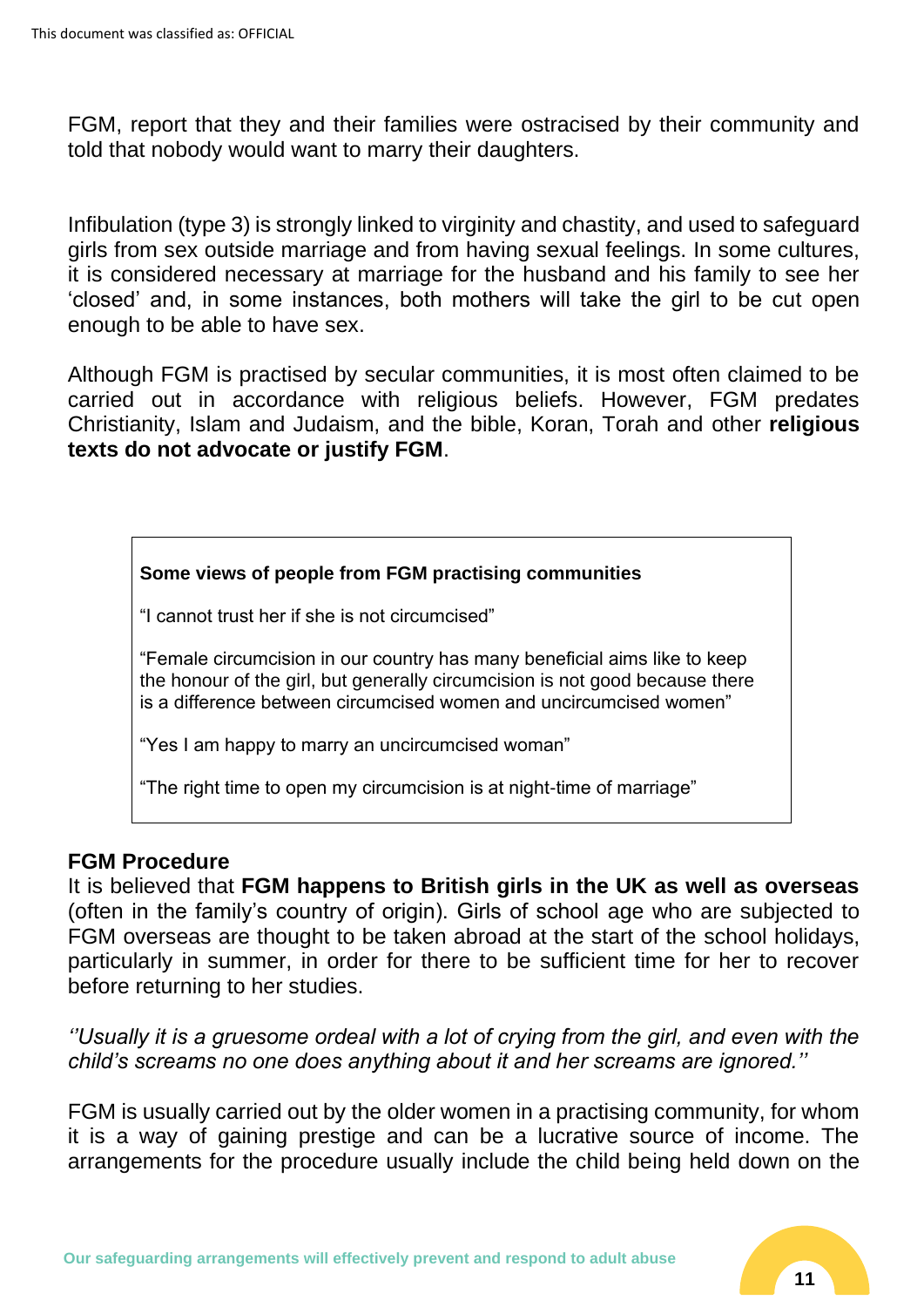floor by several women and the procedure carried out without medical expertise, attention to hygiene or anaesthesia. The instruments used include unsterilised household knives, razor blades, broken glass and stones. The girl may often not be expecting the procedure, exacerbating the trauma that is experienced.

# **Consequences of FGM**

Many men and women in practising communities can be unaware of the relationship between FGM and its harmful health and welfare consequences as set out below, in particular the longer-term complications affecting sexual intercourse and childbirth.

# **Immediate/short-term implications for a girl's health and welfare**

The immediate/short-term consequences following a girl undergoing FGM can include:

- Severe pain
- Emotional and psychological shock (exacerbated by having to reconcile being subjected to the trauma by loving parents, extended family and friends)
- Haemorrhage
- Wound infections, including tetanus and blood-borne viruses (including HIV and Hepatitis B and C)
- Urinary retention
- Injury to adjacent tissues
- Fracture or dislocation as a result of restraint
- Damage to other organs
- Death.

# **Long-term implications for a girl or woman's health and welfare**

The longer-term implications for women who have been subjected to FGM Types 1 and 2 are likely to be related to the trauma of the actual procedure, while health problems caused by FGM Type 3 are severe.

World Health Organisation research has shown that women who have undergone FGM of all types, but particularly Type 3, are more likely to have complications during childbirth.

# **Long-Term Consequences of FGM**

The long-term consequences of FGM can include:

- Genital scarring
- Genital cysts and keloid scar formation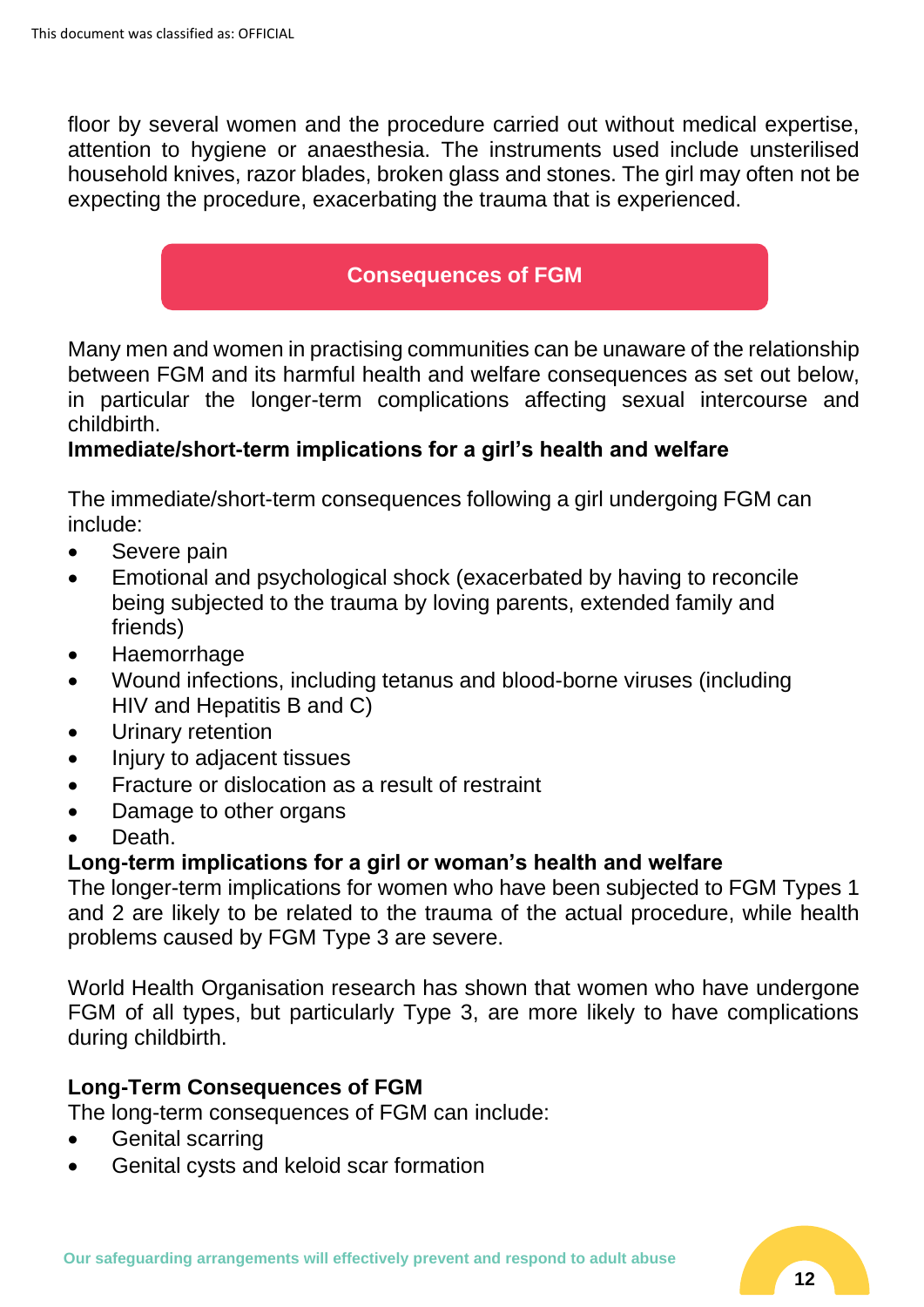- Recurrent urinary tract infections and difficulties in passing urine
- Possible increased risk of blood infections such as hepatitis B and HIV
- Pain during sex, lack of pleasurable sensation and impaired sexual function
- Psychological concerns such as anxiety, flashbacks and post-traumatic stress disorder
- Difficulties with menstruation (periods)
- Complications in pregnancy or childbirth (including prolonged labour, bleeding or tears during childbirth, increased risk of caesarean section); and
- Increased risk of stillbirth and death of child during or just after birth.

# **Psychological and mental health problems**

Case histories and personal accounts taken from women indicate that FGM is an extremely traumatic experience for girls and women, which stays with them for the rest of their lives. Young women receiving psychological counselling in the UK report feelings of betrayal by parents, incompleteness, regret and anger. There is increasing awareness of the severe psychological consequences of FGM for girls and women, which can become evident in mental health problems.

The fact that FGM is 'culturally embedded' in a girl's or woman's community appears not to protect her against the development of PTSD and other psychiatric disorders. Professionals, particularly those in the health sector, should ensure that mental health support is made available to assist girls and women who have undergone FGM.

# **Identifying Young Women and Children at Risk**

Professionals in all agencies, and individuals and groups in relevant communities, need to be alert to the possibility of a girl or woman being at risk of FGM, or already having undergone FGM.

There are a range of potential indicators that a child or young person may be at risk of FGM, which individually may not indicate risk but if there are two or more indicators present this could signal a risk to the child or young person.

Victims of FGM are likely to come from a community that is known to practice FGM.

Provided that the mutilation takes place in the UK, the nationality or residence status of the victim is irrelevant.

Professionals should also note that the girls and women at risk of FGM may not yet be aware of the practice or that it may be conducted on them, so sensitivity should always be shown when approaching the subject.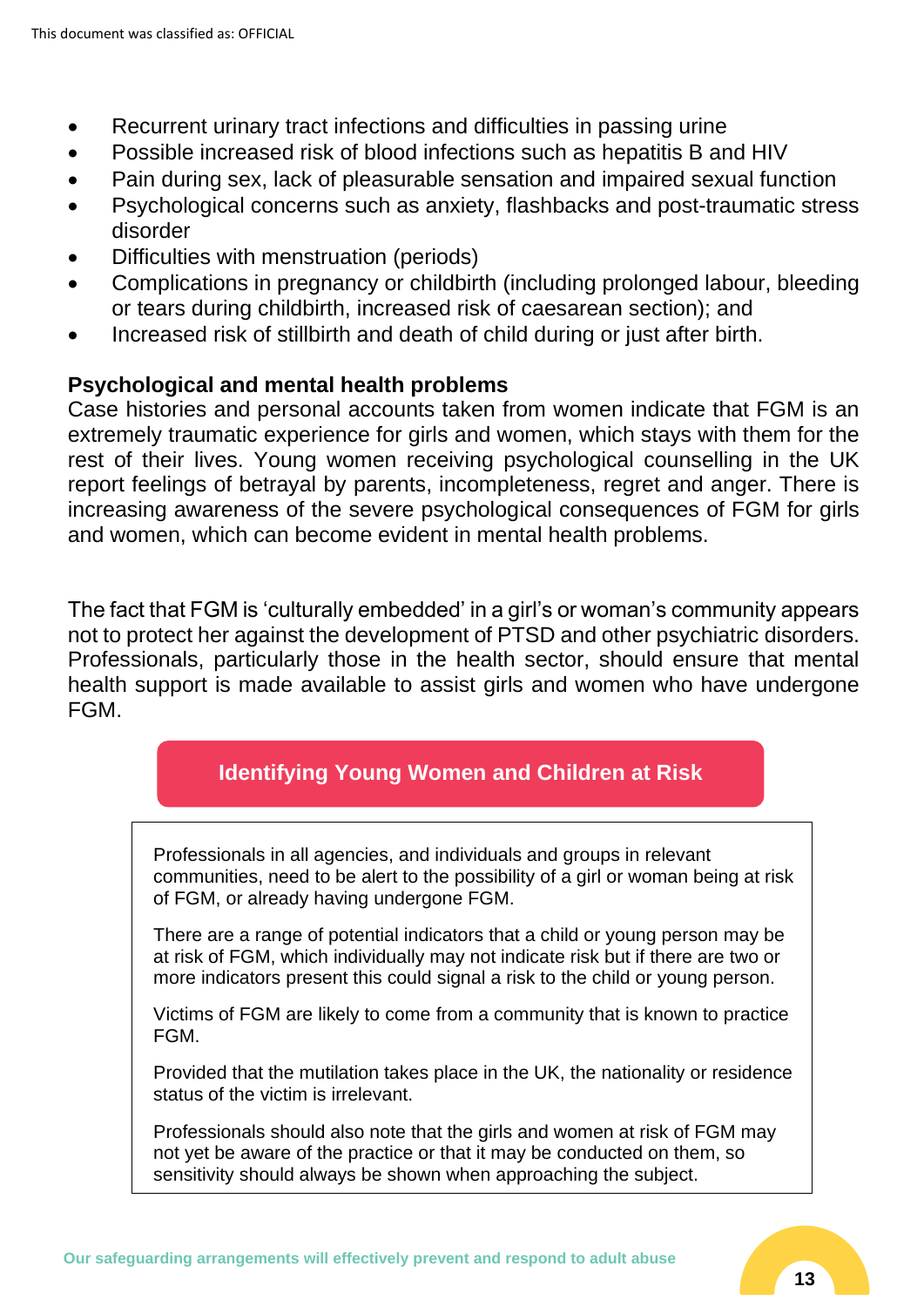# **Specific factors that may heighten a girl's or woman's risk of being affected by FGM**

There are a number of factors in addition to a girl's or woman's community that could increase the risk that she will be subjected to FGM:

- A female child is born to a woman who has been subjected to FGM must be considered to be at risk, as must other female children in the extended family
- A female child has a sister or cousin who has already undergone FGM must be considered to be at risk, as must other female children in the extended family
- A female child's father comes from a community known to practice FGM
- The family indicate that there are strong levels of influence held by elders and/or elders are involved in bringing up female children
- A woman/family believe FGM is integral to cultural or religious identity
- A girl/family has limited levels of integration within the UK community
- Parents have limited access to information about FGM and do not know about the harmful effects of FGM or UK law
- Parents state that they or a relative will take the girl out of the country for a prolonged period
- A parent or family member expresses concern that FGM may be carried out on the girl
- A family is not engaging with professions, health, education or other
- A family is already known to Social Care in relation to other safeguarding issues
- A girl form a practicing community is withdrawn from Personal, Social, Health and Economic education
- A girl is unexpectedly absent from school
- A professional may hear reference to FGM in conversation, for example a girl may tell other children about it
- Any girl born to a woman who has been subjected to FGM must be considered to be at risk, as must other female children in the extended family
- Any girl who has a sister who has already undergone FGM must be considered to be at risk, as must other female children in the extended family
- Any girl withdrawn from Personal, Social and Health Education or Personal and Social Education may be at risk as a result of her parents wishing to keep her uninformed about her body and rights.

# **Indications that FGM may be about to take place soon**

The age at which girls undergo FGM varies enormously according to the community. The procedure may be carried out when the girl is new-born, during childhood or adolescence, at marriage or during the first pregnancy**.** However, the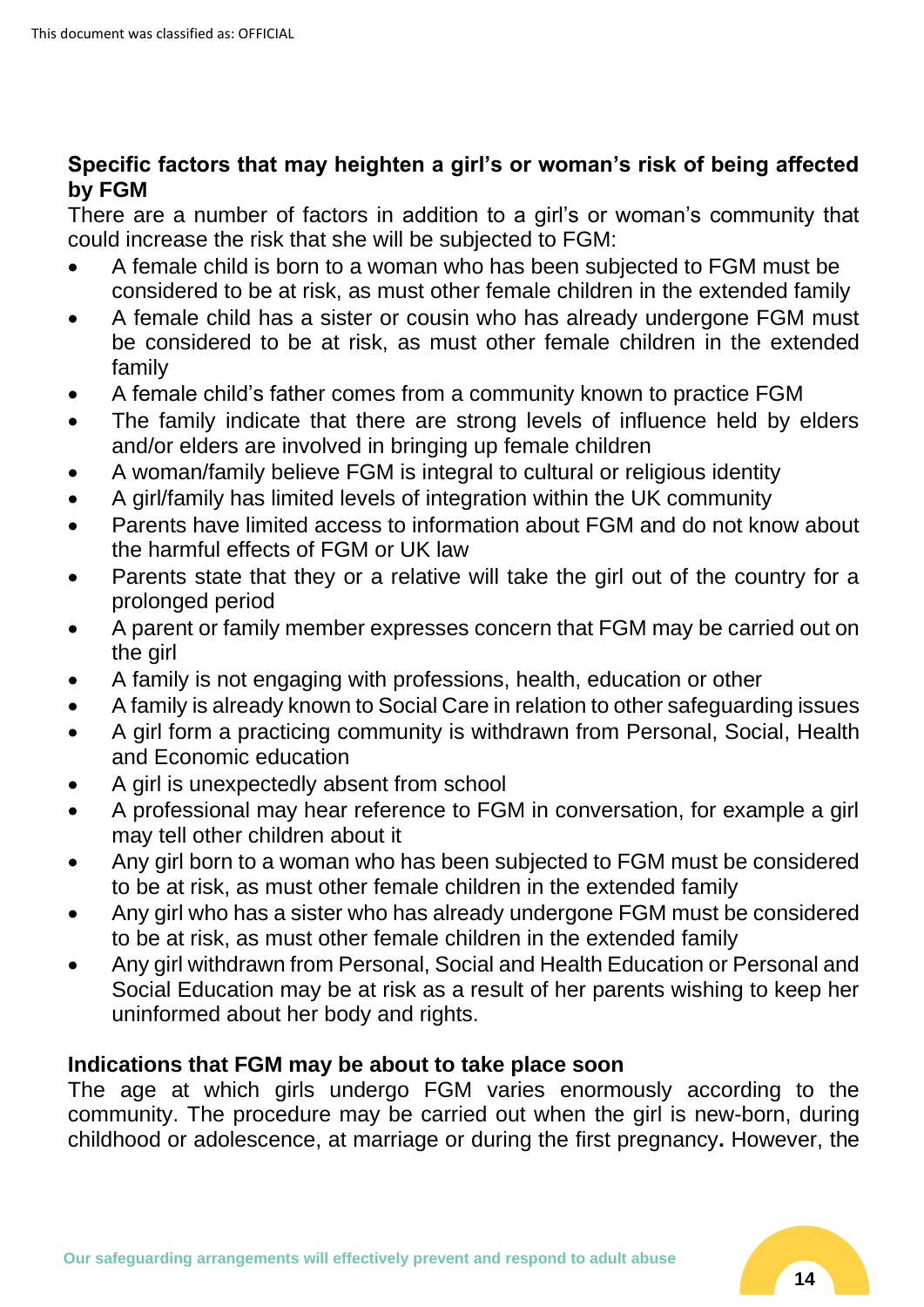majority of cases of FGM are thought to take place between infancy and the age of 15 and therefore girls within that age bracket are at a higher risk.

There can be clear signs when FGM is imminent:

- It may be possible that families will practise FGM in the UK when a female family elder is around, particularly when she is visiting from a country of origin
- A professional may hear reference to FGM in conversation, for example a girl may tell other children about it
- A girl may confide that she is to have a 'special procedure' or to attend a special occasion to 'become a woman'
- A girl may request help from a teacher or another adult if she is aware or suspects that she is at immediate risk. Parents state that they or a relative will take the child out of the country for a prolonged period
- A girl may talk about a long holiday to her country of origin or another country where the practice is prevalent.

# **Indications that FGM may have already taken place:**

It is important that professionals look out for signs that FGM has already taken place so that:

- the girl or woman affected can be offered help to deal with the consequences of FGM
- Enquiries can be made about other female family members who may need to be safeguarded from harm; criminal investigations into the perpetrators, including those who carry out the procedure, can be considered to prosecute those breaking the law and to protect others from harm.

There are a number of indications that a girl or woman has already been subjected to FGM:

- A girl or woman asks for help
- A mother/family member confides in a professional that FGM has taken place
- A girl or woman finds it hard to sit still for long periods of time, and this was not a problem previously
- A girl avoids physical exercise or requires to be excused from physical exercise without a GP letter
- Prolonged or repeated absences from school or college
- Increased emotional or psychological needs, for example withdrawal or depression, or significant change in behaviour
- A girl talks of pain or discomfort between her legs
- A girl or woman may have difficulty walking, sitting or standing
- A girl or woman may spend longer than normal in the bathroom or toilet due to difficulties urinating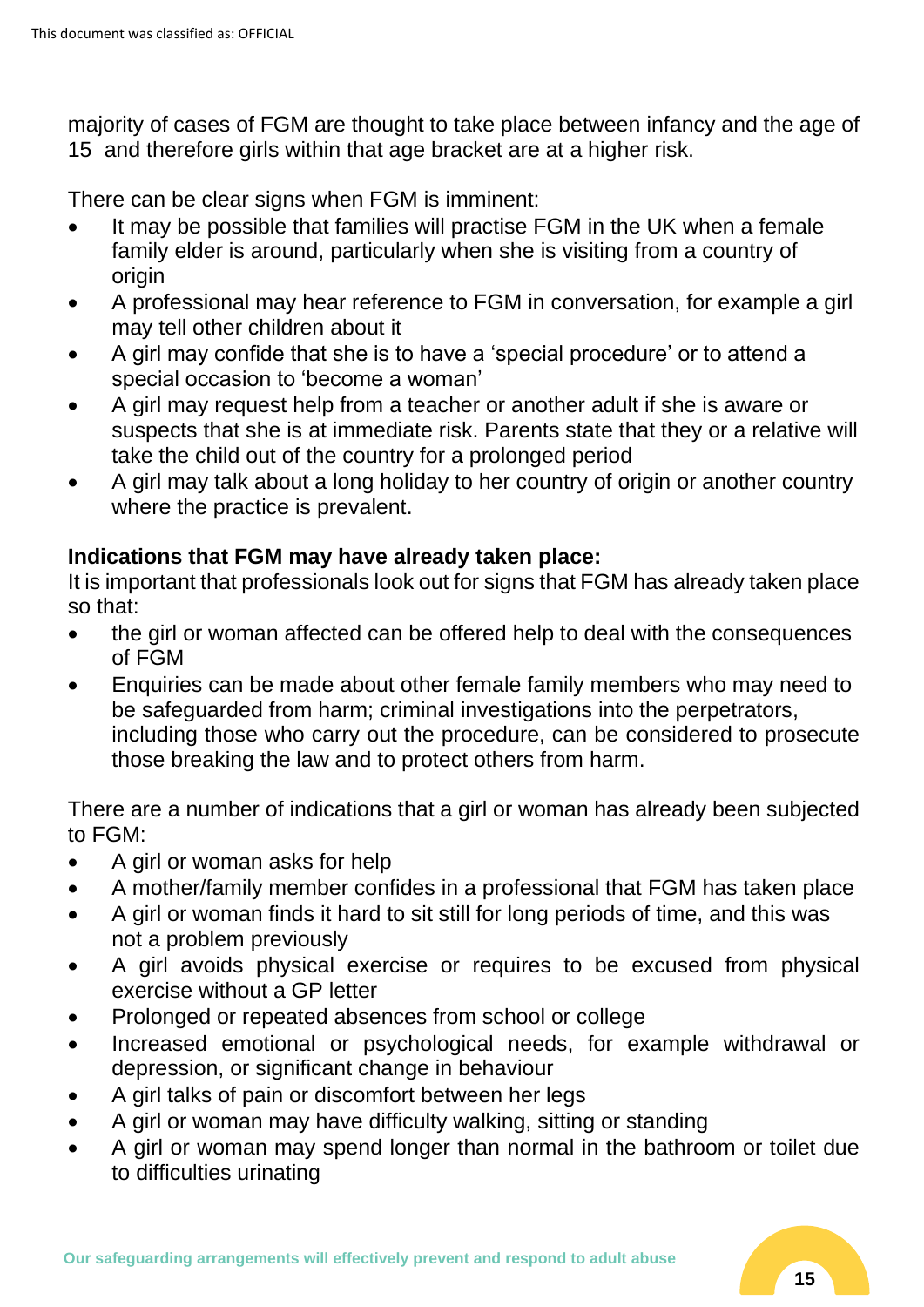- A girl may spend long periods of time away from a classroom during the day with bladder or menstrual problems
- A girl or woman may have frequent urinary or menstrual problems
- There may be prolonged or repeated absences from school or college
- A prolonged absence from school or college with noticeable behaviour changes (e.g. withdrawal or depression) on the girl's return could be an indication that a girl has recently undergone FGM
- A girl or woman may be particularly reluctant to undergo normal medical examinations
- A girl or woman may confide in a professional
- A girl or woman may ask for help, but may not be explicit about the problem due to embarrassment or fear.

# **Good Practice to Follow in all Cases**

#### **In all cases:**

If you are worried about someone who is at risk of FGM or has had FGM, you must share this information with social care or the police. It is then their responsibility to investigate and safeguard and protect any girls or women involved. Other professionals should not attempt to investigate cases themselves. Please refer to your organisational procedures.

# **Duty to safeguard children and protect women at risk**

Safeguarding girls and women at risk of harm through FGM poses specific challenges because the families involved may give no other cause for concern, for example with regard to their parenting responsibilities or relationships with their children. However, there remains **a duty for all professionals to act to safeguard girls and women at risk** – with four key issues to consider:

- 1. An illegal act being performed on a female, regardless of age
- 2. The need to safeguard girls and young women at risk of FGM
- 3. The risk to girls and young women where a relative has undergone FGM
- 4. Situations where a girl may be removed from the country to undergo FGM.

# **An illegal act being performed on a female, regardless of age**

In addition to the legislation specifically criminalising FGM, professionals must abide by other relevant laws such as the Children Act 2004 (England and Wales) and the Children (Northern Ireland) Order 1995, the Human Rights Act 1998, and the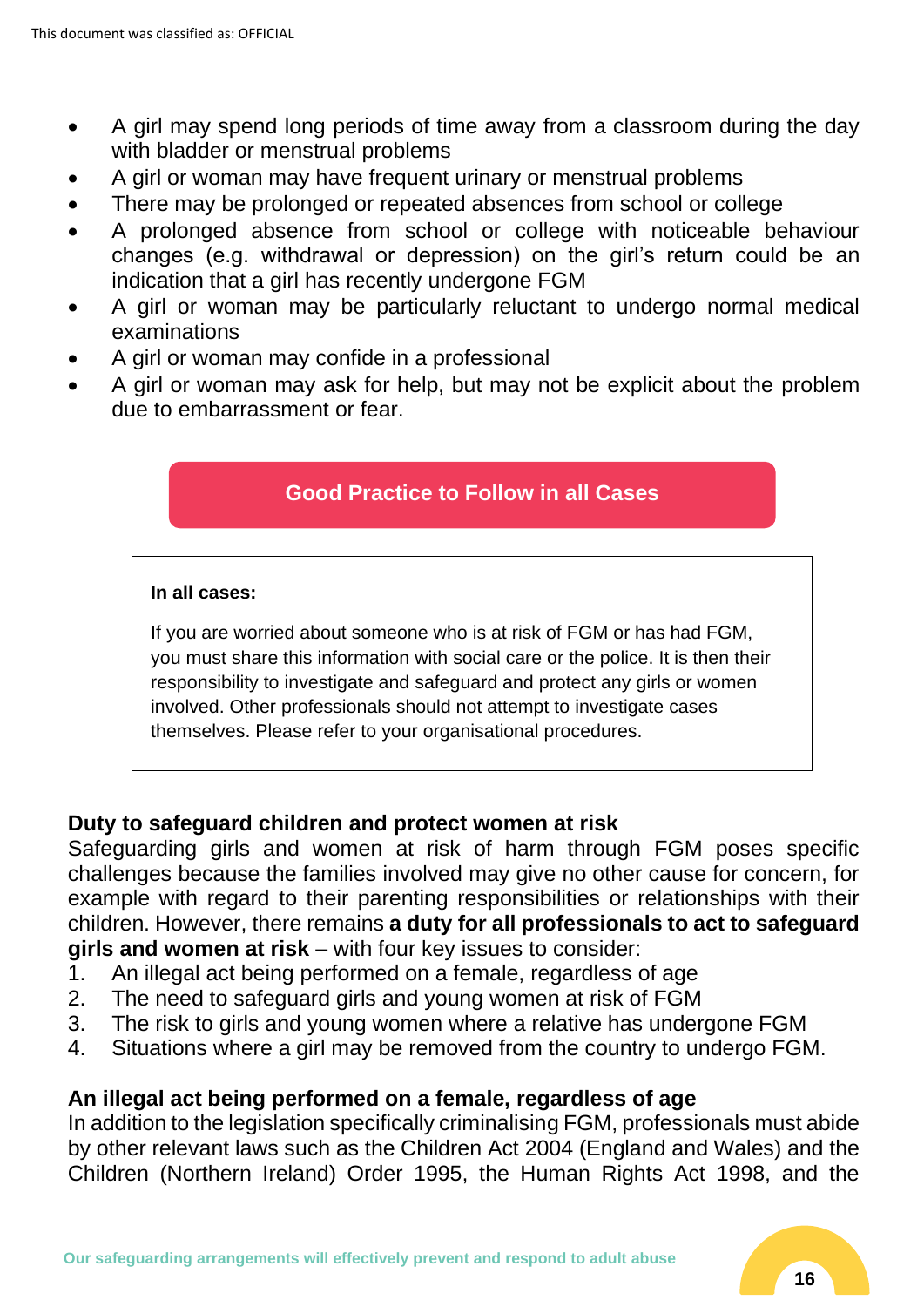European Convention on Human Rights, particularly Article 3 that no one will be "subjected to torture or to inhuman or degrading treatment or punishment".

The UN Convention on the Rights of the Child, which the UK has ratified, also applies and makes clear that any person below the age of 18 has the right to protection from activities or events that may cause them harm and that they need special safeguards and care, including appropriate legal protection.

> Professionals have a responsibility to ensure that families know that FGM is illegal, and should ensure that families know that the authorities are actively tackling the issue. This knowledge alone may deter families from having FGM performed on their children, and save girls and women from harm.

## **The need to safeguard girls and young women at risk of FGM**

Under section 47 of the Children Act 1989, **anyone who has information that a child is potentially or actually at risk of significant harm is required to inform social care or the police**. Initially, the professional will refer the potential victim as a **child in need** and social services will assess the risk. This definition of harm has been extended in the Adoption and Children Act 2002, which includes where someone sees or hears of the ill treatment of another. Specifically, this relates to situations where there may not be direct disclosure of FGM being performed. See: **Safeguarding and Promoting the Welfare of Adults and Children at Risk Guidance** (signposted on page 22).

A local authority should exercise its powers to make enquiries to safeguard a girl's welfare under section 47 of the Children Act 1989 if it has reason to believe that a girl is likely to be subjected to or has been subjected to FGM. However, despite the very severe health consequences, parents and others who have FGM performed on their daughters do not intend it as an act of abuse – they believe that it is in the girl's best interests to conform with their prevailing custom.

Therefore, where a girl has been identified as being at risk of significant harm, it may not always be appropriate to remove the child from an otherwise loving family environment. Where a girl appears to be in immediate danger of FGM, consideration should be given to legal interventions.

It is an offence for a UK national or permanent resident to assist a non-UK person to perform a relevant act of FGM (as defined in section 3(2) of the Female Genital Mutilation Act 2003) abroad – this would cover taking a girl abroad to be subjected to FGM. However, there may be instances where the exact risk of this occurring is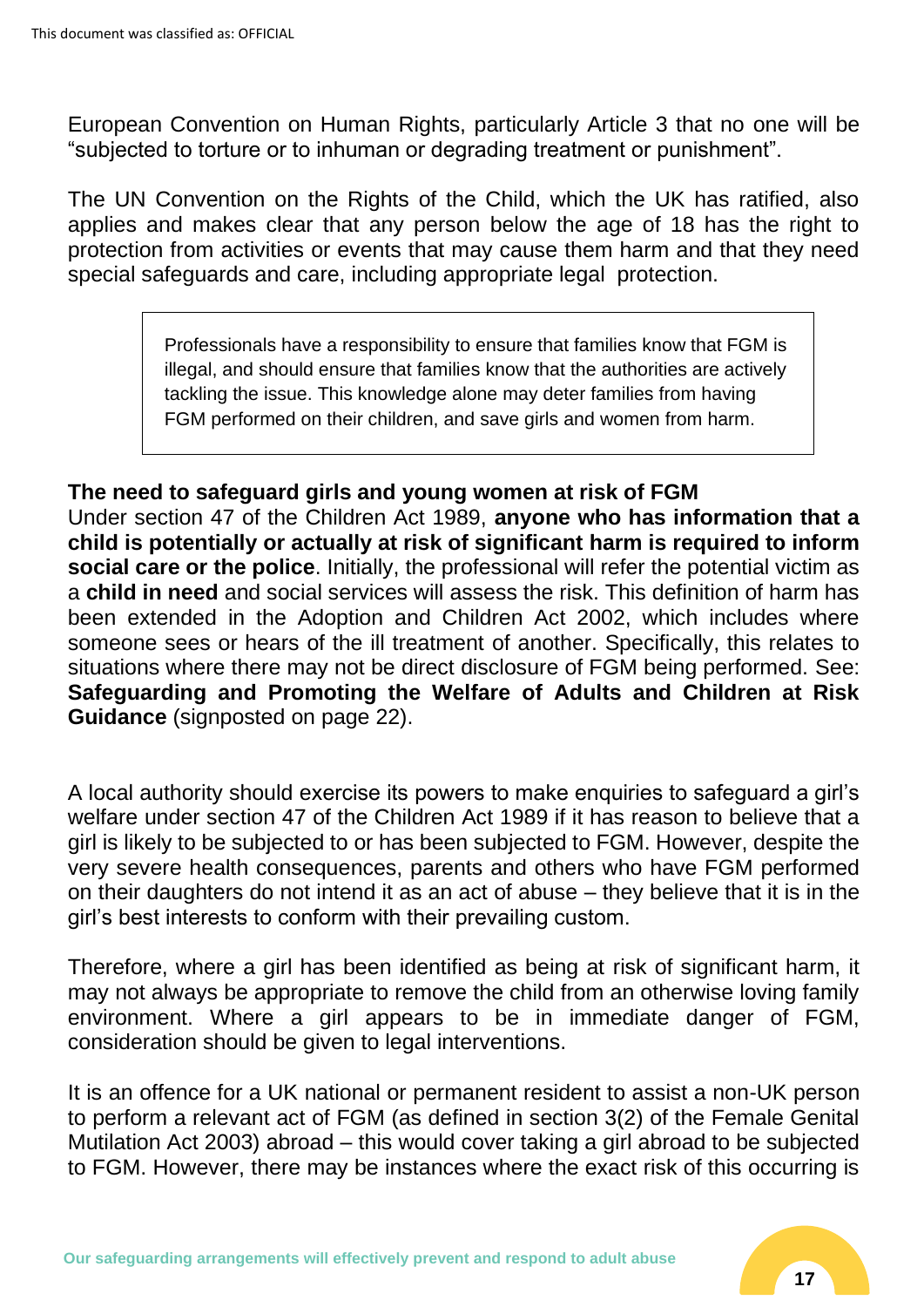not known, but one parent – or a professional – may be concerned enough to alert professionals. In certain circumstances a Prohibitive Steps Order or Wardship Order can be used to prevent a girl being removed from the country – Chapter 5 describes legal interventions in more detail.

#### **Talking about FGM**

FGM is a complex and sensitive issue that requires professionals to approach the subject carefully.

An accredited female interpreter may be required. Any interpreter should be appropriately trained in relation to FGM and should not be a family member, not be known to the individual, and not be an individual with influence in the individual's community. This is because girls or women may feel embarrassed to discuss sensitive issues in front of such people and there is a risk that personal information may be passed on to others in their community and place them in danger.

Furthermore, there is a risk that interpreters who are from the family or who are from the individual's community may deliberately mislead professionals and/or encourage the individual to drop the complaint and submit to the wishes of their community or family.

## **When talking about FGM, professionals should:**

- Ensure that a female professional is available to speak to if the girl or woman would prefer this
- Make no assumptions
- Give the individual time to talk and be willing to listen
- Create an opportunity for the individual to disclose, seeing the individual on their own in private
- Be sensitive to the intimate nature of the subject
- Be sensitive to the fact that the individual may be loyal to their parents
- Be non-judgemental (pointing out the illegality and health risks of the practice, but not blaming the girl or woman)
- Get accurate information about the urgency of the situation if the individual is at risk of being subjected to the procedure
- Take detailed notes
- Use simple language and ask straightforward questions
- Use terminology that the individual will understand, e.g. the individual is unlikely to view the procedure as 'abusive'
- Avoid loaded or offensive terminology such as 'mutilation'
- Use value-neutral terms understandable to the woman, such as:
- ➢ "Have you been closed?"
- ➢ "Were you circumcised?"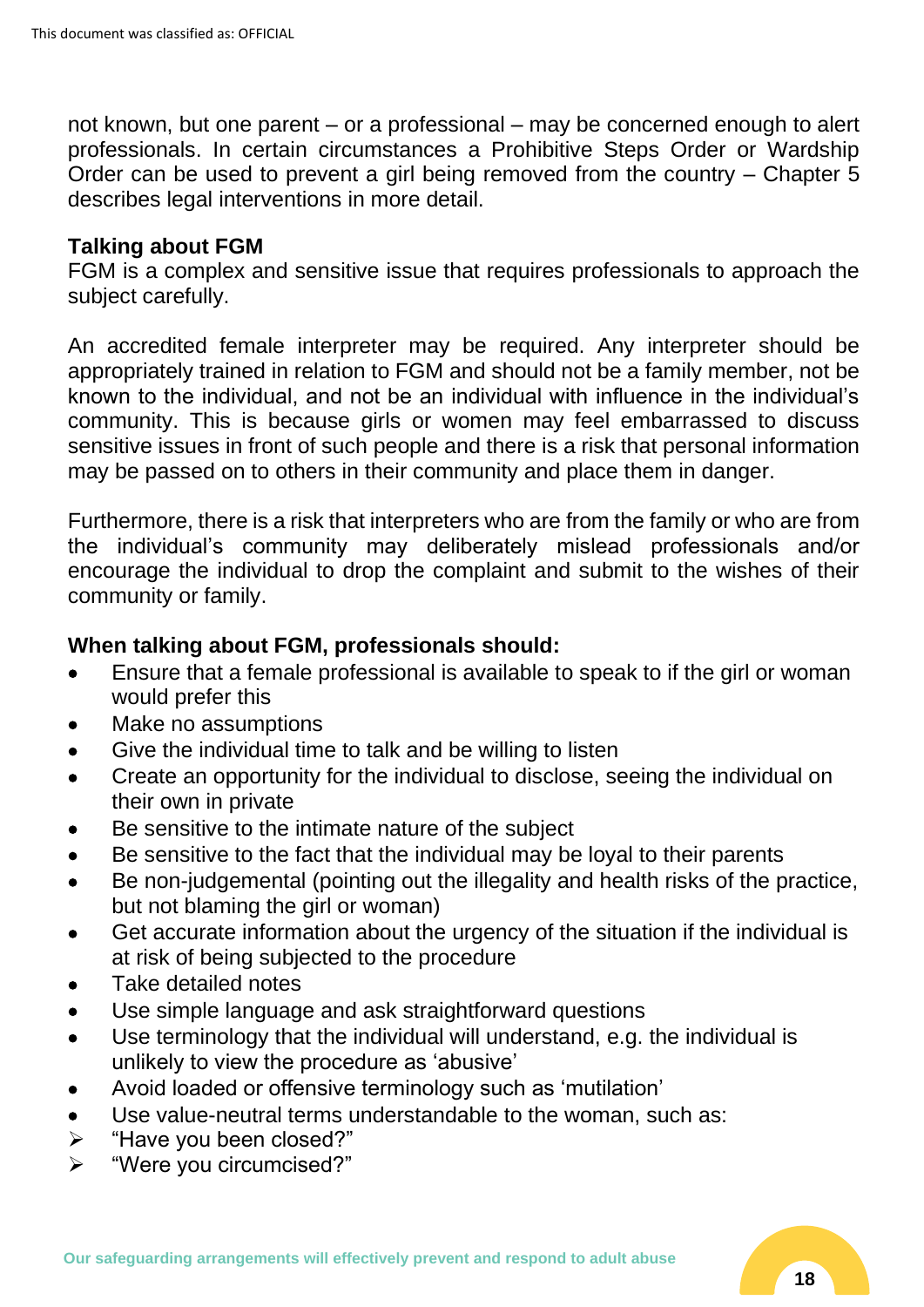# $\triangleright$  "Have you been cut down there?"

Be direct, as indirect questions can be confusing and may only serve to reveal any underlying embarrassment or discomfort that you or the patient may have. If any confusion remains, ask leading questions such as:

- "Do you experience any pains or difficulties during intercourse?"
- "Do you have any problems passing urine?"
- "How long does it take to pass urine?"
- "Do you have any pelvic pain or menstrual difficulties?"
- "Have you had any difficulties in childbirth?"

Give the message that the individual can come back to you if they wish. Give a clear explanation that FGM is illegal and that the law can be used to help the family avoid FGM if/when they have daughters.

Women often recount feelings of great distress and humiliation due to the responses they receive from professionals when it is revealed that they have been subjected to FGM. They describe looks of horror, inappropriate and insulting questions, and feelings of shame from being made to feel 'abnormal'. Such negative reactions from professionals are caused by a lack of awareness or understanding of the issue, but can be devastating to a woman who has been subjected to FGM. These stories of negative experiences may reach the communities that practise FGM and could build barriers to the effective care and prevention of FGM, and deter women and girls from seeking treatment or support.

Asking the right questions in a straightforward and sensitive way is key to establishing the understanding, information exchange and relationship needed to ensure that the girl or woman, and her family members, are given the care, protection and safeguarding they need.

# **Remember:**

- May wish to be interviewed by a professional of the same gender
- They may not want to be seen by a professional from their own community
- Alerting the girl's or woman's family to the fact that she is disclosing information about FGM may place her at risk of harm
- Develop a safety and support plan in case they are seen by someone 'hostile' at or near the department, venue or meeting place, e.g. prepare another reason why they are there
- If they insist on being accompanied during the interview, e.g. by a teacher or advocate, ensure that the accompanying person understands the full implications of confidentiality, especially with regard to the person's family
- For some, an interview may require an authorised accredited interpreter who speaks their dialect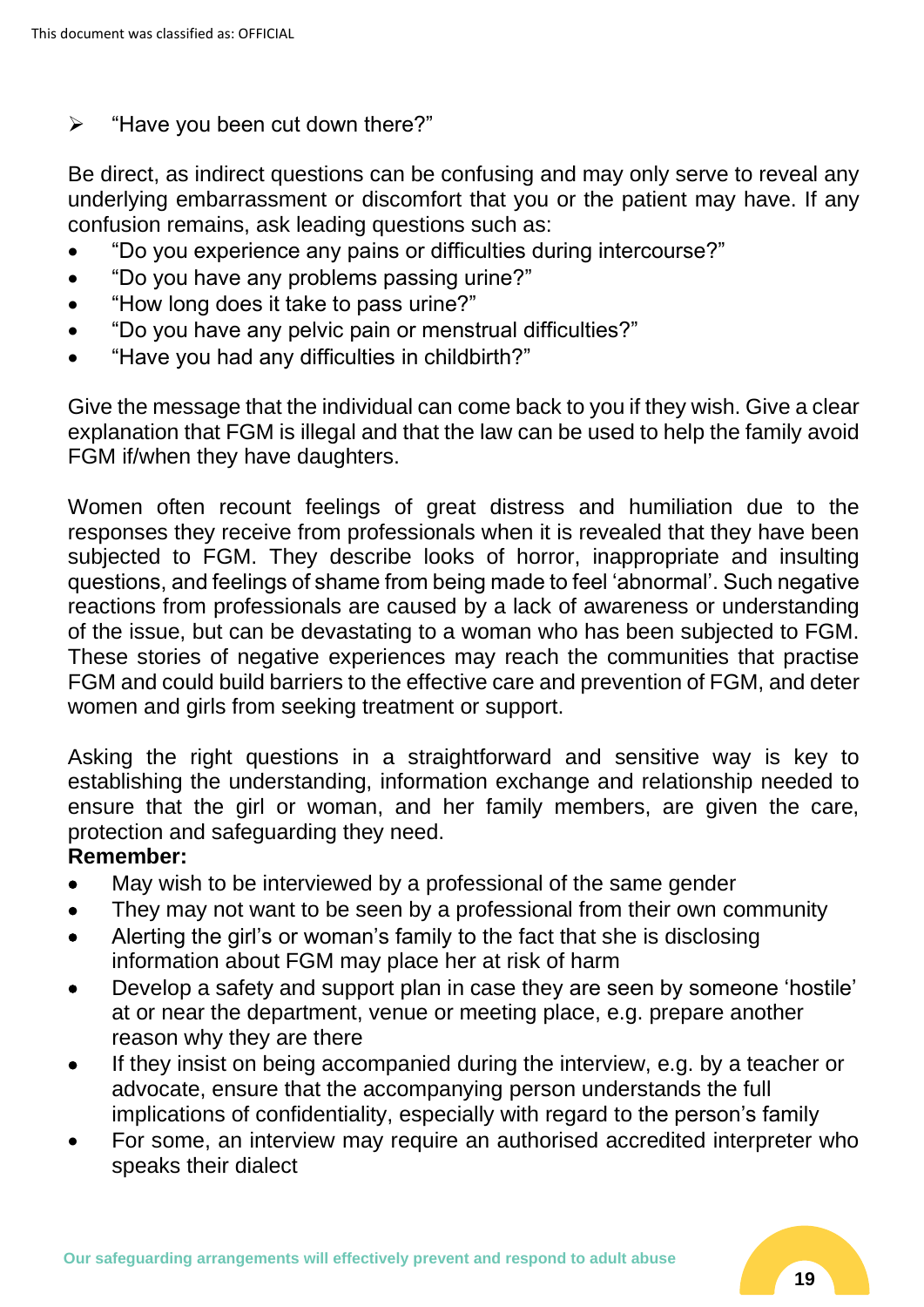• Do not assume that families from practising communities will want their girls and women to undergo FGM.

#### **Person centred approach**

Whatever an individual's circumstances, they have rights that should always be respected, such as the right to personal safety and to be given accurate information about their rights and choices. Professionals should listen to the victim and respect their wishes whenever possible.

However, there may be times when a victim wants to take a course of action that may put them at risk – on these occasions, professionals should explain all the outcomes and risks to the victim and take the necessary safeguarding precautions. Professionals should also be clear that FGM is a criminal offence in the UK and must not be permitted or condoned.

#### **Forced marriage and FGM**

There have been reports of cases where individuals have been subjected to both FGM and forced marriage. If you are concerned about an individual who may be at risk of both practices, you should consult the multi-agency practice guidelines on handling cases of forced marriage.

These can be found at: [www.gov.uk/guidance/forced-marriage#guidance-for](file://///sbcmb-fs-01/CESC/Teeswide%20Safeguarding%20Adults%20Board/3.%20SUB-GROUPS/2.%20Learning%20Training%20&%20Development/Workbooks/Workbooks/Safeguarding%20Workbook%20Module%205/www.gov.uk/guidance/forced-marriage%23guidance-for-professionals)[professionals](file://///sbcmb-fs-01/CESC/Teeswide%20Safeguarding%20Adults%20Board/3.%20SUB-GROUPS/2.%20Learning%20Training%20&%20Development/Workbooks/Workbooks/Safeguarding%20Workbook%20Module%205/www.gov.uk/guidance/forced-marriage%23guidance-for-professionals)

Alternatively, you can contact the government's Forced Marriage Unit for advice on 020 70080151 (Monday – Friday, 9am – 5pm; call 020 70081500 and ask for the Global Response Centre in emergencies outside these hours).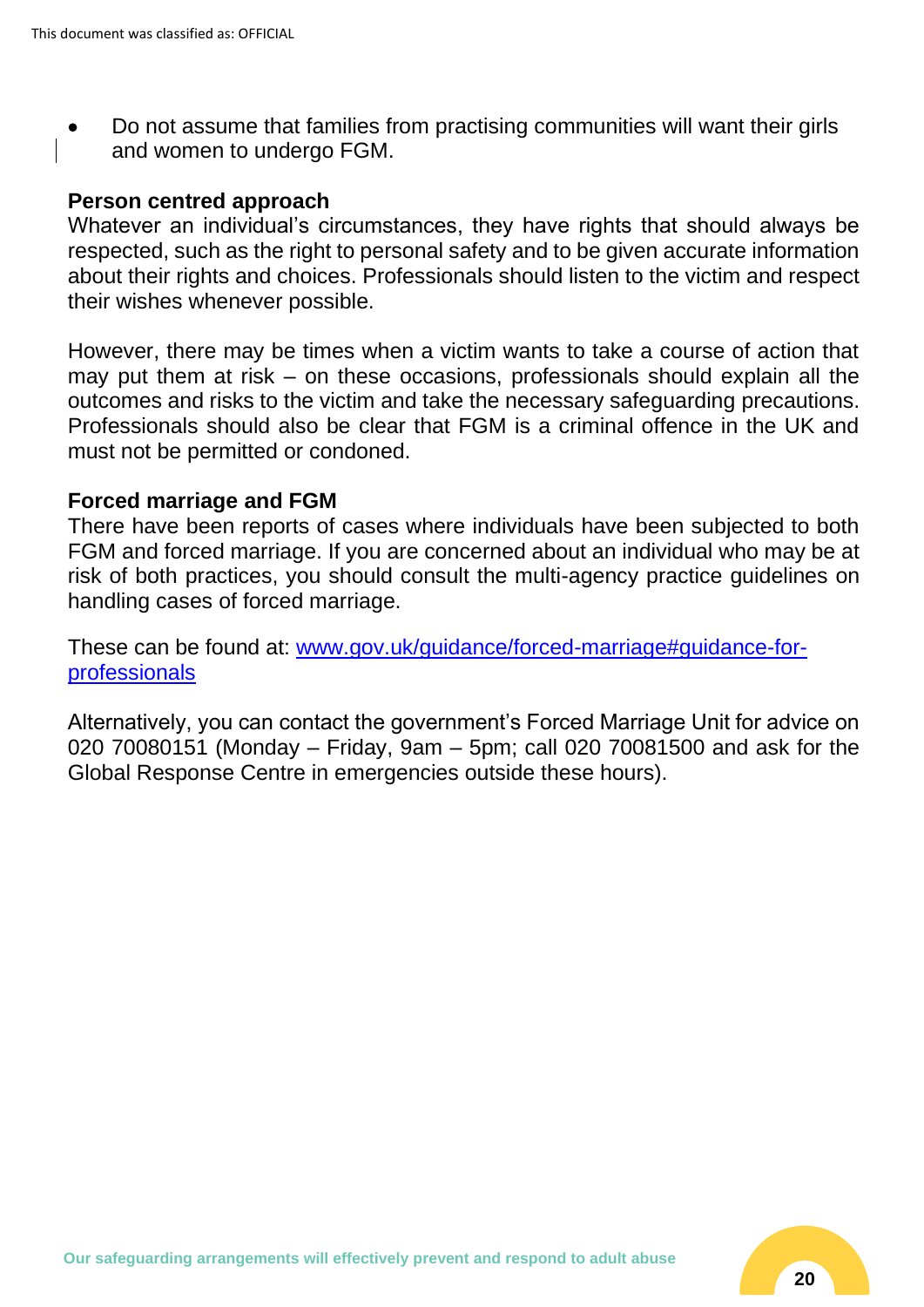## **Useful References and Websites**

## **Teeswide Safeguarding Adults Board's Policies, Procedures and Guidance webpage including:**

- Decision Support Guidance
- MCA and Deprivation of Liberty Safeguards Policy
- Safeguarding and Promoting the Welfare of Adults and Children at Risk Guidance
- Tees Inter-Agency Safeguarding Adults Procedure
- **Think Family Guidance**

<https://www.tsab.org.uk/key-information/policies-strategies/>

**Care Act 2014 - Care and Support Statutory Guidance** (Revised Feb 2017) [https://www.tsab.org.uk/wp-content/uploads/2015/11/Revised-Care-Act-](https://www.tsab.org.uk/wp-content/uploads/2015/11/Revised-Care-Act-Guidance-Annotated-Chapter-14-20160311.pdf)[Guidance-Annotated-Chapter-14-20160311.pdf](https://www.tsab.org.uk/wp-content/uploads/2015/11/Revised-Care-Act-Guidance-Annotated-Chapter-14-20160311.pdf)

**FGM – Help and Advice:** [https://www.gov.uk/female-genital-mutilation-help](https://www.gov.uk/female-genital-mutilation-help-advice)[advice](https://www.gov.uk/female-genital-mutilation-help-advice)

#### **MCA 2005 - Code of Practice**

<https://www.gov.uk/government/publications/mental-capacity-act-code-of-practice>

**Multi-agency practice guidelines: Female Genital Mutilation, HM Government, 2011:** [https://www.gov.uk/government/publications/multi](https://www.gov.uk/government/publications/multi-agency-statutory-guidance-on-female-genital-mutilation)[agency-statutory-guidance-on-female-genital-mutilation](https://www.gov.uk/government/publications/multi-agency-statutory-guidance-on-female-genital-mutilation)

**National FGM Centre:** <http://nationalfgmcentre.org.uk/>

**Teeswide Safeguarding Adults Board's Policies, Procedures and Guidance webpage including:**

**Teeswide Safeguarding Adults Board - You Tube Channel (Playlist):** [https://www.youtube.com/channel/UCMxNFNZsoxIc3YZEVXisx\\_w](https://www.youtube.com/channel/UCMxNFNZsoxIc3YZEVXisx_w)

**Teeswide Safeguarding Adults Concern Form**

https://www.tsab.org.uk/report-abuse/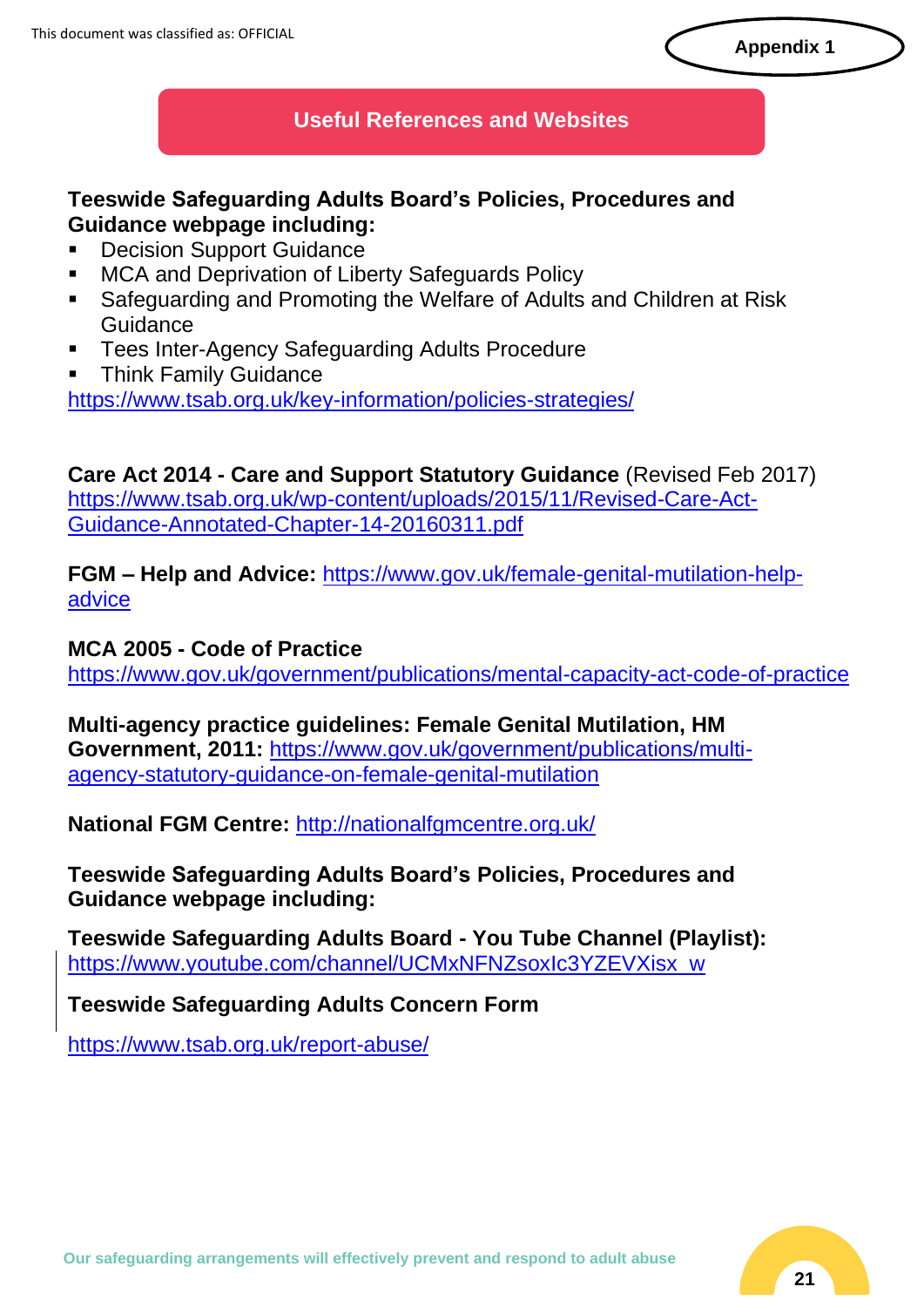## **Appendix 2**

# **Teeswide Safeguarding Adults Board**

## **Safeguarding Adults Workbook Assessment**

Notice to Learners: You should complete the following questions without any help and submit answers to your line manager.

## **Question 1**

List 4 Reasons given for practising FGM

| 4. |  |  |  |
|----|--|--|--|

\_\_\_\_\_\_\_\_\_\_\_\_\_\_\_\_\_\_\_\_\_\_\_\_\_\_\_\_\_\_\_\_\_\_\_\_\_\_\_\_\_\_\_\_\_\_\_\_\_\_\_\_\_\_\_\_\_\_\_\_\_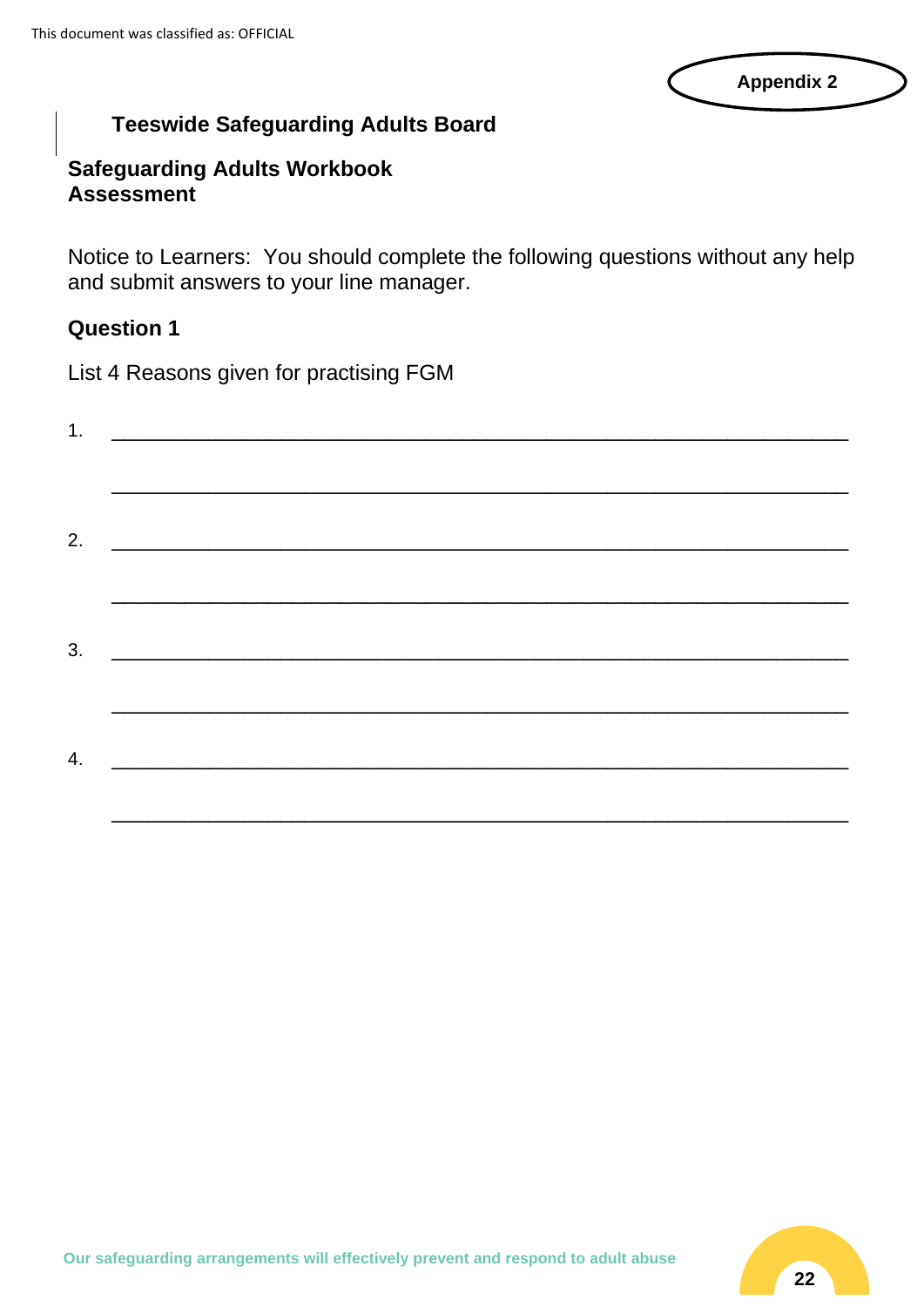This document was classified as: OFFICIAL

# **Question 2**

Write down 5 short-term consequences following a girl undergoing FGM

| 2. | <u> 1980 - Jan Barbara Santan Barat, masa sa kacamatan ing Kabupatèn Barat, masa sa kacamatan ing Kabupatèn Bara</u> |  |  |
|----|----------------------------------------------------------------------------------------------------------------------|--|--|
|    |                                                                                                                      |  |  |
|    | $3.$ $\overline{\phantom{a}}$                                                                                        |  |  |
|    |                                                                                                                      |  |  |
| 4. |                                                                                                                      |  |  |
|    |                                                                                                                      |  |  |
| 5. |                                                                                                                      |  |  |
|    |                                                                                                                      |  |  |

# **Question 3**

Write down 5 long-term health implications of FGM

| 3. |  |  |
|----|--|--|
|    |  |  |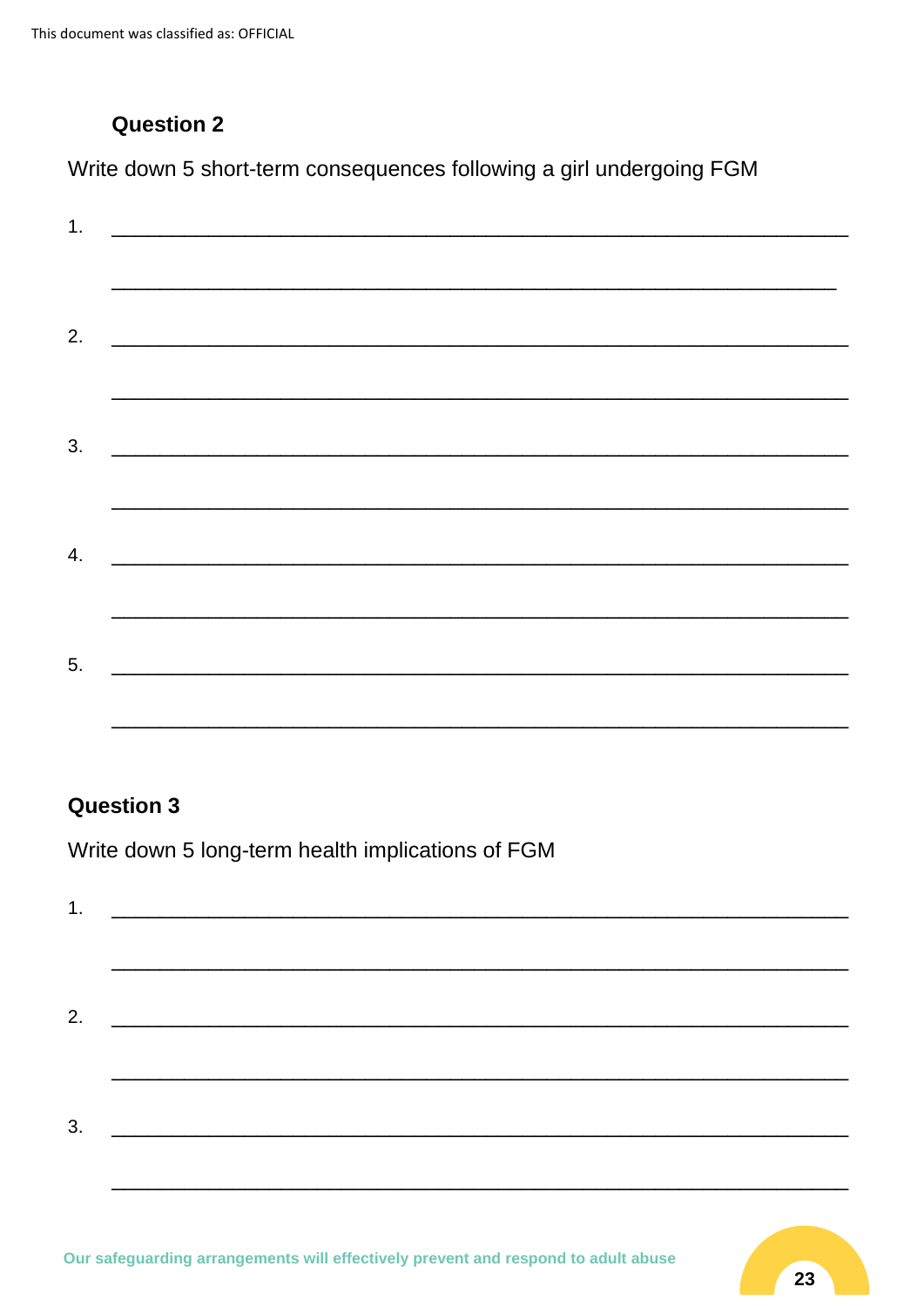| 4. |  |  |
|----|--|--|
|    |  |  |
|    |  |  |
|    |  |  |
|    |  |  |
| 5. |  |  |
|    |  |  |
|    |  |  |

# **Question 4**

Please answer True or False to the following statements:

a) FGM is a collective term for procedures that include the removal of part or all of the external female genitalia for cultural or other non-medical reason, it is illegal in the UK:

True / False

b) It has been estimated that over 20,000 girls under the age of 15 are at risk of FGM in the UK each year:

True / False

c) FGM constitutes a form of child abuse and violence against women:

True / False

d) It is an offence for anyone (regardless of nationality and residence status) to perform FGM in the UK or to assist a girl to perform FGM on herself in the UK:

True / False

| <b>Name</b> |  |
|-------------|--|
| Job Role    |  |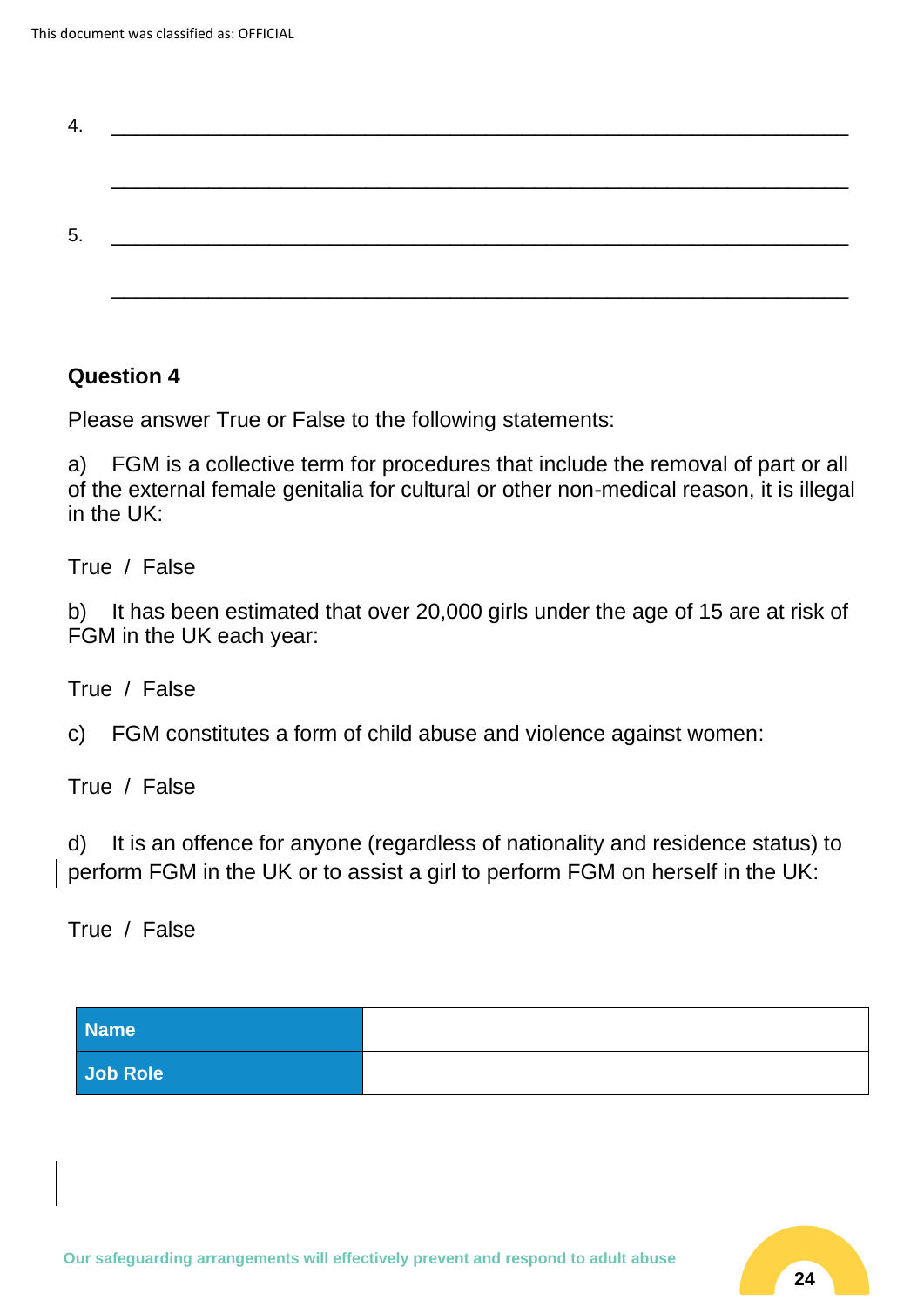# **Evaluation**

**Appendix 3**

#### **Name:**

Once completed please forward the workbook evaluation *(i.e. this page)* and the Certificate of Completion) to the Teeswide Safeguarding Adults Board, Business Unit, using the contact details below, who will make a record of completion and issue a certificate. Completion records may be shared with the training leads of your commissioning organisation to ensure that your staff development record remains up to date.

**Teeswide Safeguarding Adults Board Business Unit, Kingsway House, West Precinct, Billingham, TS23 2NX Email:** [tsab.businessunit@stockton.gov.uk](mailto:tsab.businessunit@stockton.gov.uk)

| Why did you complete this workbook? |                   |                                                                            |         |                     |
|-------------------------------------|-------------------|----------------------------------------------------------------------------|---------|---------------------|
|                                     |                   |                                                                            |         |                     |
|                                     |                   |                                                                            |         |                     |
| Where did you do your training?     |                   |                                                                            |         |                     |
| $O$ Home                            | $\bigcirc$ Work   | $O$ Mixture                                                                |         |                     |
| that you needed to know?            |                   | Overall, how satisfied were you that the workbook gave you the information |         |                     |
| $\circ$ Very satisfied              | $\circ$ Satisfied | $\circ$ Partly satisfied                                                   | $\circ$ | <b>Dissatisfied</b> |
|                                     |                   | What is the most important thing you have learned from this workbook?      |         |                     |
|                                     |                   |                                                                            |         |                     |
|                                     |                   |                                                                            |         |                     |
| work?                               |                   | How will you use the information from this workbook in your day to day     |         |                     |
|                                     |                   |                                                                            |         |                     |
|                                     |                   |                                                                            |         |                     |
|                                     |                   | Would you recommend this workbook to other people? Please explain.         |         |                     |
|                                     |                   |                                                                            |         |                     |
|                                     |                   |                                                                            |         |                     |
|                                     |                   | Is there any aspects of the workbook you feel could be improved?           |         |                     |
|                                     |                   |                                                                            |         |                     |
|                                     |                   |                                                                            |         |                     |
| managed this learning experience.   |                   | Manager / Supervisor: Please provide feedback on how the learner           |         |                     |
|                                     |                   |                                                                            |         |                     |
|                                     |                   |                                                                            |         |                     |